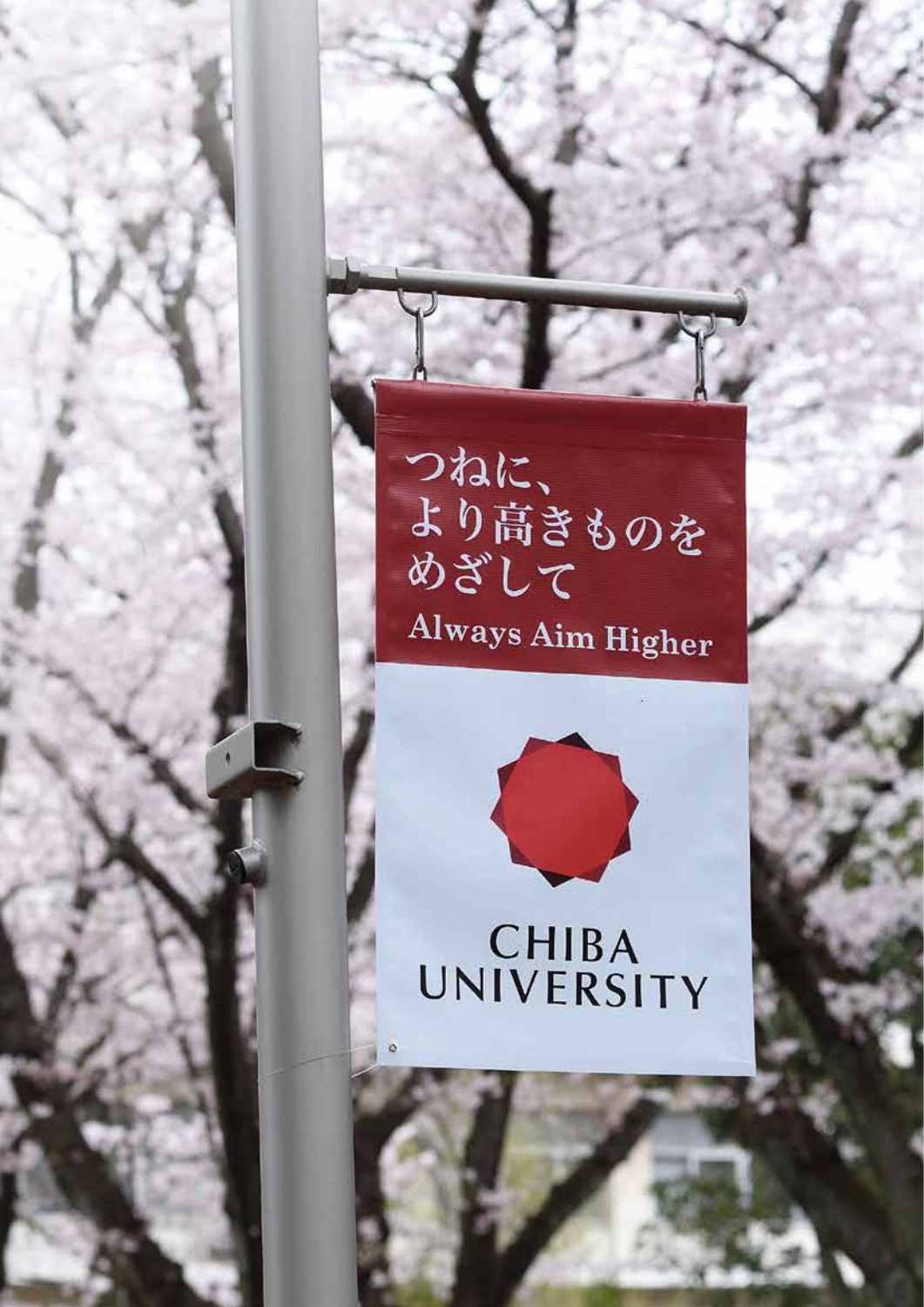# Chiba University

Chiba University is a comprehensive university founded in 1949. It hosts approximately 14,000 undergraduate and graduate students and is ranked high both in terms of size and quality among national universities in Japan.

There are currently 10 undergraduate faculties at Chiba University: College of Liberal Arts and Sciences, Faculty of Letters, Faculty of Law, Politics and Economics, Faculty of Education, Faculty of Science, Faculty of Engineering, Faculty of Horticulture, School of Medicine, Faculty of Pharmaceutical Sciences and School of Nursing. There are also a number of graduate schools: Graduate School of Humanities and Study of Public Affairs, Law School, Graduate School of Education, Graduate School of Science and Engineering, Graduate School of Horticulture, Graduate School of Medical and Pharmaceutical Sciences, Graduate School of Nursing and Graduate Degree Program of Global and Transdisciplinary Studies. Finally, other facilities providing various services are also attached to the university: among them, the University Library, the Academic Link Center, the Safety and Health Organization and the University Hospital.

Chiba University's Distinctive Features As the University Charter "Always Aim Higher" expresses, Chiba University aims to foster students with a broad vision, who are able to engage sincerely in all endeavors required by life in global society. To achieve this goal the university has been actively enhancing its liberal arts program and has been promoting the internationalization of its curriculum. Chiba University is the first national university to open a College of Liberal Arts and Sciences, which was established in April 2016, and which targets the fostering of adults who will be able to approach world issues from a wide and comprehensive perspective.

Chiba University has been awarded by the Ministry of Education, Culture, Sports, Science and Technology of Japan the status of "Top Global University", a name given to educational institutions considered to be at the front line of the globalization of Japanese society. The University has been increasing the number of courses offered in the English language and has been actively promoting the international exchange of foreign and home students. As of November 2020, about 900 international students are studying at Chiba University, and approximately 800 students have study abroad experience at our partner universities every year.

The International Support Desk located on-campus provides assistance to international students with their lives in Japan. Nishi-Chiba Campus is located approximately 40 minutes by train from Tokyo and 45 minutes by car from Narita International Airport. With a warm climate and comparatively cheap prices, you are bound to find life in Chiba very enjoyable.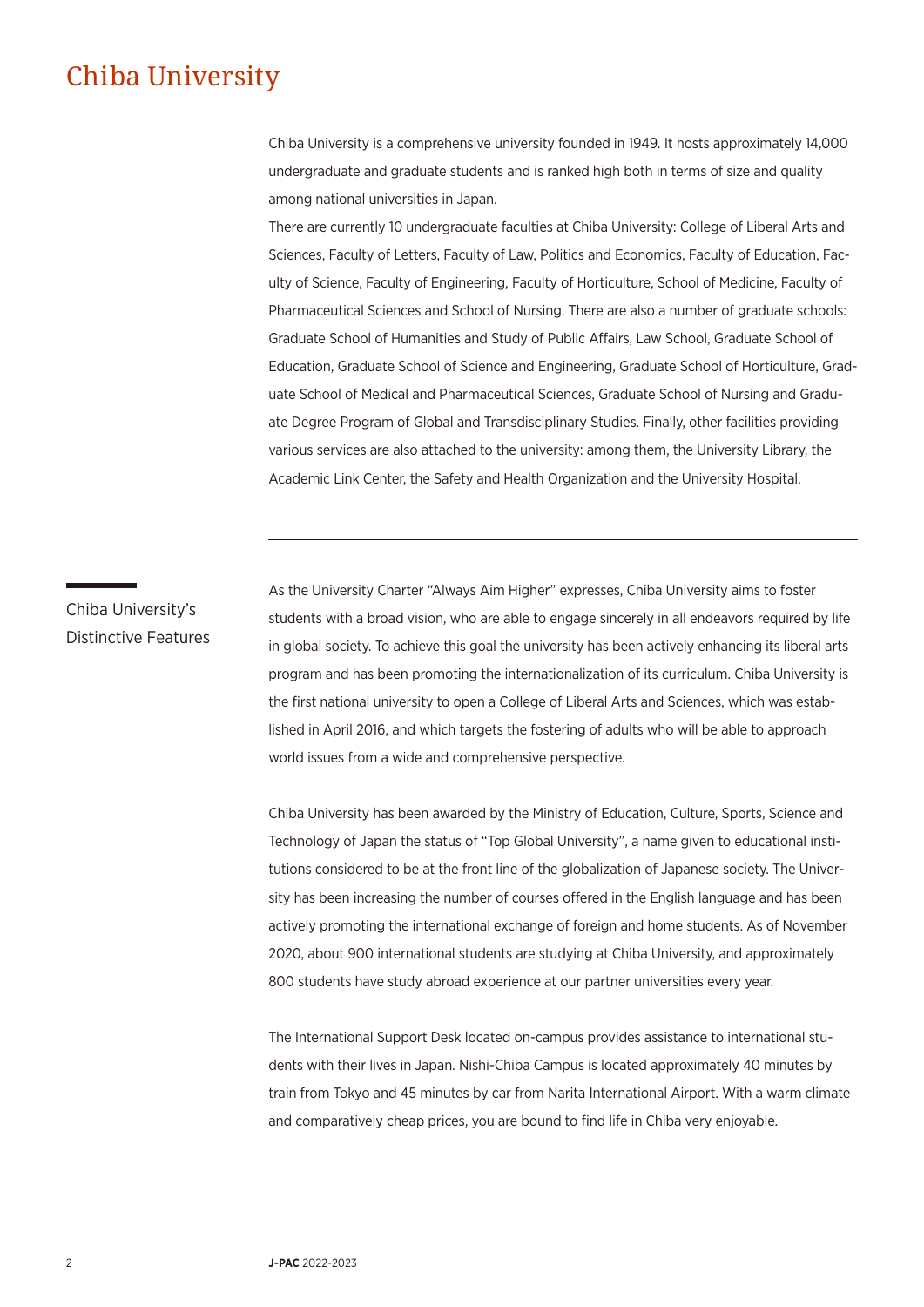Chiba University has four campuses at Nishi-Chiba, Inohana, Matsudo and Kashiwanoha in Chiba and Sumida satellite campus in Tokyo.

# Nishi-Chiba Campus

College of Liberal Arts and Sciences Faculty of Letters Faculty of Law, Politics and Economics Graduate School of Humanities and Studies on Public Affairs Law School Faculty of Education Graduate School of Education Faculty of Science Faculty of Engineering Graduate School of Science and Engineering Graduate Degree Program of Global and Transdisciplinary Studies



# Inohana Campus

School of Medicine Faculty of Pharmaceutical Sciences Graduate School of Medical and Pharmaceutical Sciences School of Nursing Graduate School of Nursing



# Matsudo Campus Matsudo area

Kashiwanoha Campus Matsudo area

Faculty of Horticulture Graduate School of Horticulture



# Sumida Satellite Campus

Design Research Institute

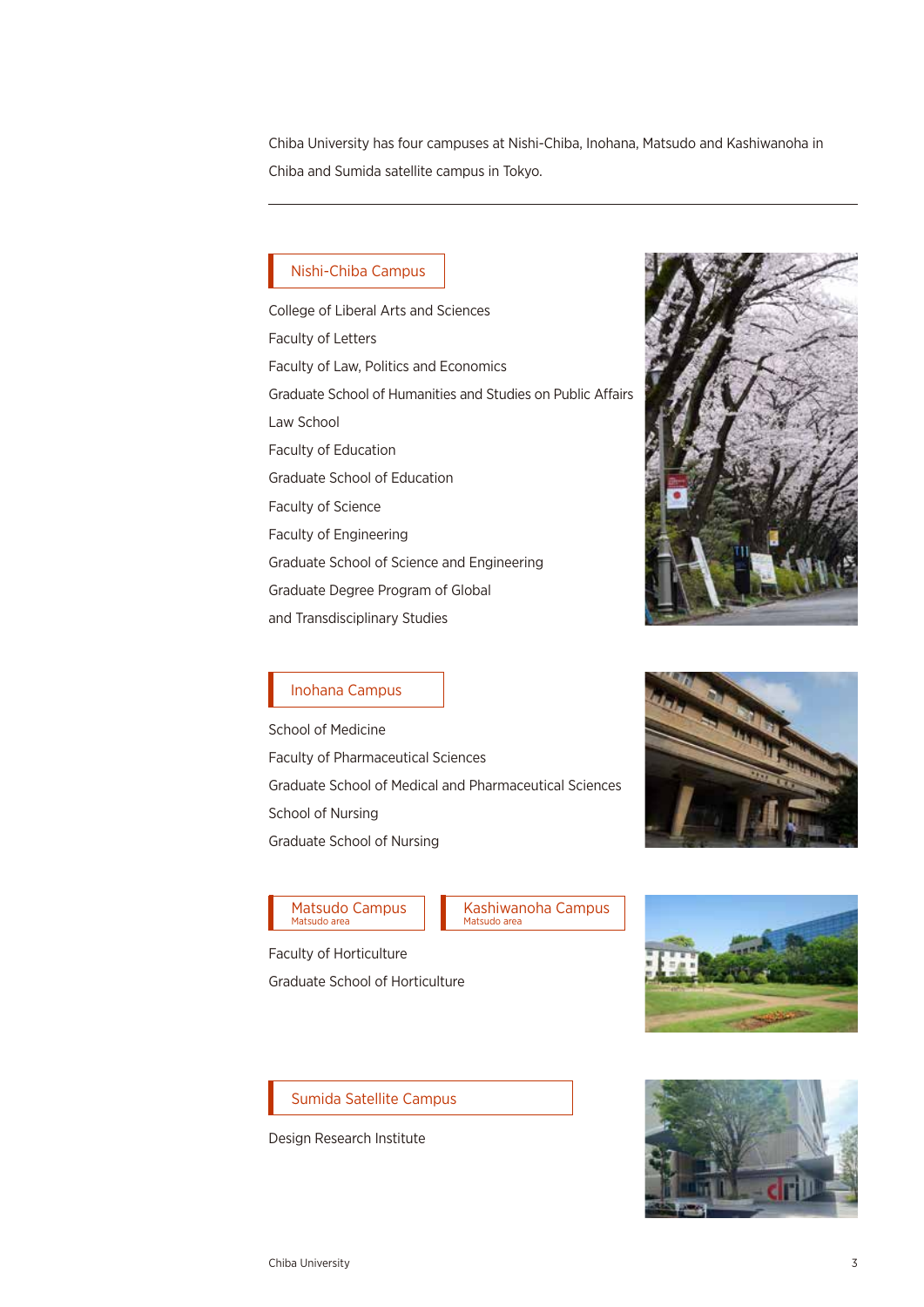# J-PAC (Japan Program at Chiba)

J-PAC (Japan Program at Chiba) is offered to undergraduate students from academic institutions with which Chiba University has university-level student exchange agreements, and whose academic interest is in the area of Japanese culture and society. Graduate students cannot apply for J-PAC.

J-PAC includes International Liberal Arts Course, which offers to students irrespective of their area of specialization, and Japanese Studies Course, which is designed for students who specialize in Japanese language or Japanese studies at their universities. J-PAC students will be exempted from the registration, admission and tuition fees at Chiba University.

#### **<Study period of J-PAC>**

J-PAC students can study at Chiba University during the study periods listed below.

**①** From October to early August (For 4 terms)

**②** From October to early February (For 2 terms, i.e. Fall semester)

**③** From April to early August (For 2 terms, i.e. Spring semester)

- ※ In general, study period cannot be changed. Please decide it after a discussion with your academic advisor and international office.
- ※ The period of each term will be explained in page 11.

# 1. Aims

This course is designed for those undergraduate students who have already acquired some Japanese language skills and are interested in Japanese culture and society. This course welcomes students from science and engineering as well as students from humanities. It includes a number of courses in liberal arts where Japan is served as an example and reference point for multidimensional analysis. It is envisaged that through collaborative learning international exchange students together with Chiba University students will deepen their understanding of Japan and gain new viewpoints on their native cultures and societies, and acquire the ability to think about global problems from multiple perspectives and solve them irrespective of language barriers and different behavioral patterns. Please refer to page 14-15 for the application conditions.

#### 2. Characteristics

Students can choose subjects according to their interests and concerns. Courses are offered to attain the following four goals:

 to deepen understanding of Japanese culture and society; to participate in courses in the areas of Chiba University's greatest strengths; to promote intercultural understanding through exchanges with Chiba University students; to acquire sufficient proficiency in the Japanese language for daily life and university study.

**01** International Liberal Arts Course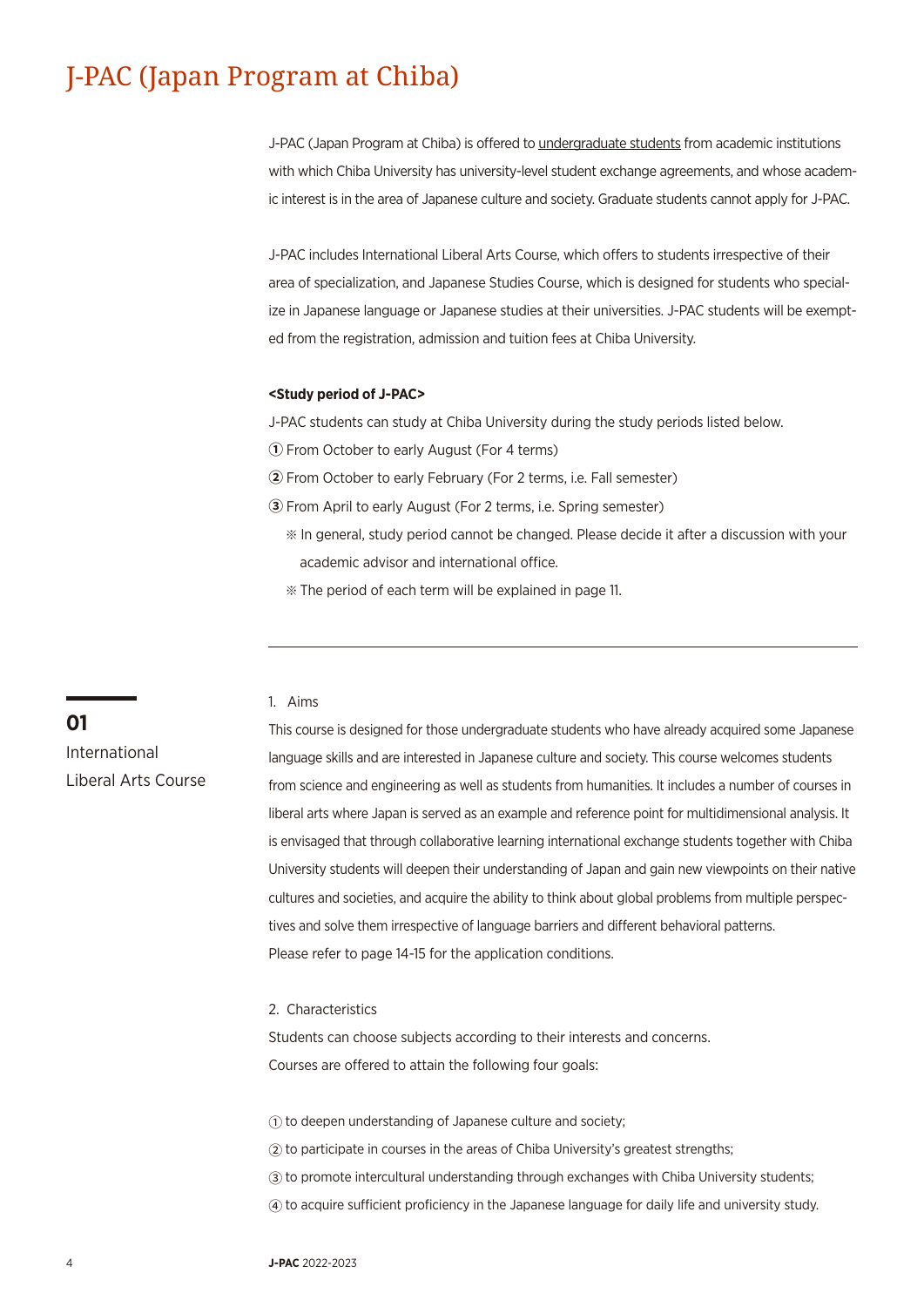Students will be able to select courses depending on their language proficiency level; courses offered in English, courses where both English and Japanese are used, courses open for international students only and regular courses offered in Japanese. Also, most of the courses feature active learning where classes are split into small groups and students collaborate and learn from each other while working on a given task, thus making classes of their own.

#### 1. Aims

This course is designed for those undergraduate students who specialize in Japanese language or Japanese studies at their universities, and who wish to study mainly about Japan in the Japanese language. It is envisaged that using Japanese to obtain knowledge in the subjects of their interests will give the students a deeper knowledge of the language itself, and at the same time, through collaborative learning effort in a multicultural environment, will make it possible for them to view Japan from many different perspectives. The students are expected to acquire the fundamental skills essential for conducting individual research into their specific areas of Japanese studies.

Please refer to page 14-15 for the application conditions.

#### 2. Characteristics

Students can take Japanese language courses according to their levels of proficiency and attend courses in Japanese studies together with Chiba University undergraduate students. They can also choose from a variety of specialized lectures and seminars offered at different faculties depending on their interests, concerns and Japanese language levels.

At the same time, students are expected to carry out their own research projects using the Japanese language. They are advised to take "Research Work (Humanities) A and B", the courses specifically designed to help them pursue their research projects, and submit a research paper, or to enroll in a project-type course, such as work on preparing an exhibition leaflet at the National Museum of Japanese History in the students' native languages ("Research Work (Humanities) C and D"). In either case the students gain an active learning experience, which goes far beyond acquiring knowledge in the classroom.

Students majoring in Japanese language or Japanese studies whose Japanese language proficiency is not enough to learn about Japan in Japanese will be required to take Japanese Studies courses offered in English or English and Japanese.

# **02**

Japanese Studies Course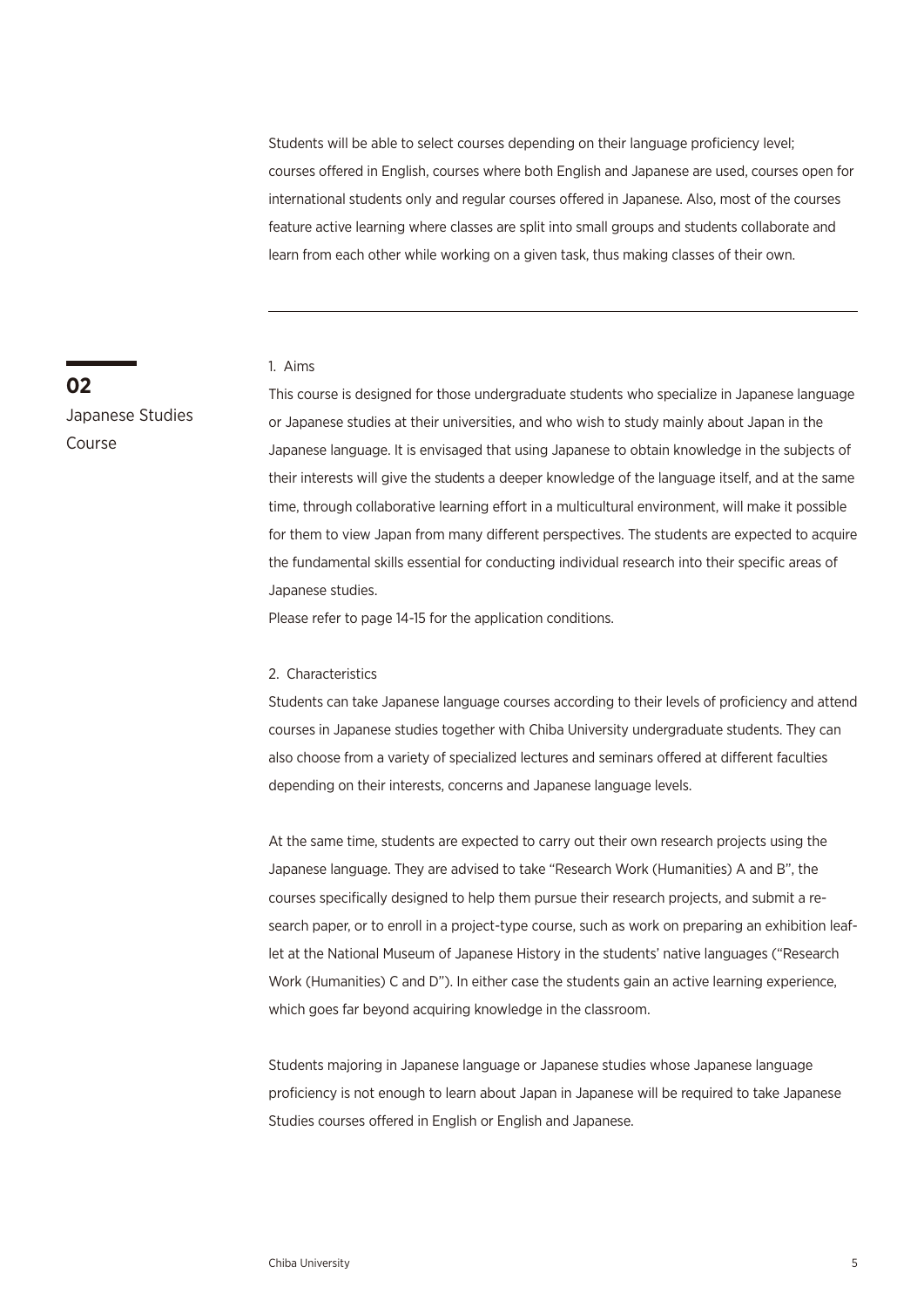The students are encouraged to participate in the Universal Festival, an event where students from different areas of the world introduce their countries and cultures to the audience, and to engage in joint events with Japanese primary schools in the vicinity of Chiba University. Both projects help the students practice how to deliver their thoughts in the Japanese language, and are meant to broaden their relationships with the local Japanese community.



A following flowchart will help applicants decide which course is appropriate:



※We encourage students who wish to study their major such as science or engineering rather than Japanese culture and society to apply directly for and study at one of our faculties of Chiba University. Please note that the Japanese and/or English language proficiency requirements are different from each faculty. ※Depending on a study plan submitted to the J-PAC, home universities may be informed that the applicant will be directly accepted by one of the faculties of Chiba University, not the J-PAC.

**03** How to choose a course

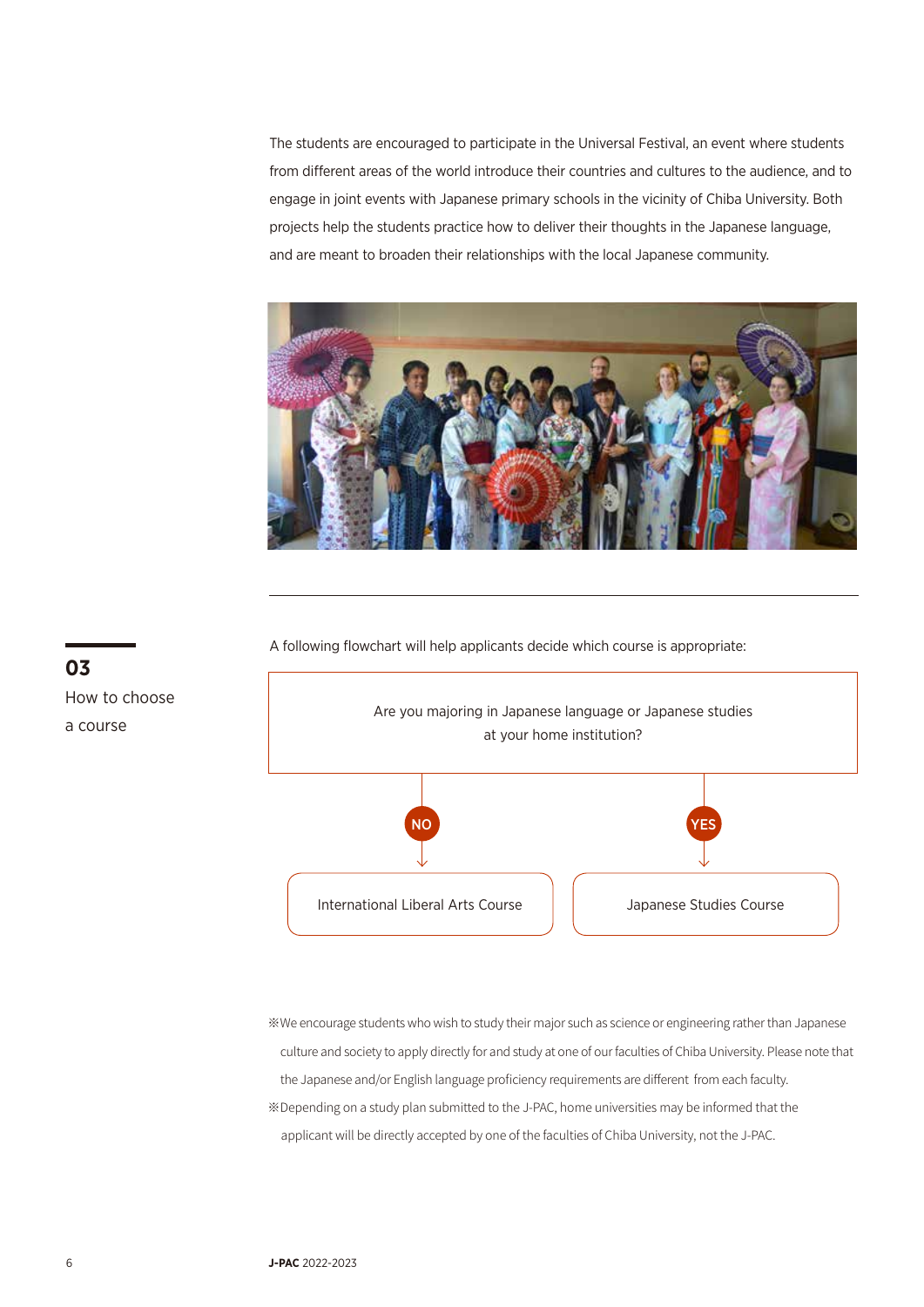# **04**

Faculty which J-PAC students belong to at Chiba University

J-PAC students will be usually enrolled in College of Liberal Arts and Sciences as exchange students, regardless of the course; International Liberal Arts Course or Japanese Studies Course. College of Liberal Arts and Sciences has three major courses; Global Studies Major Courses, Contemporary Japanese Studies Major Courses and Integrated Science Major Courses. For more information, please visit the website at http://www.las.chiba-u.jp/english/index.html. J-PAC students may register for specialized undergraduate courses offered by any faculties with the instructors' permission.

If applicants need to belong to a faculty other than College of Liberal Arts and Sciences for their specialized studies or transferring credits etc., please write a name of a faculty they wish to belong to, the reason for their choice and classes they wish to take in the Plan of Study. We will try to find a faculty to meet your request.

To be granted a Certificate of Completion at this program, J-PAC students must have acquired at least ten credits in each semester (from October to February and from April to August) and have attended at least six classes in each term.

After completion of the program, Chiba University will issue academic transcripts for all the students and mail them to their home institutions. Individual students will normally get their transcripts either in mid-October in case students study at Chiba University until August or in mid-April in case students study at Chiba University until February. Those students who want to later have their Chiba University credits recognized by their home institutions are strongly advised to consult their academic supervisors in their countries before coming to Japan.

# **05**

Certificate of Completion & Academic Transcript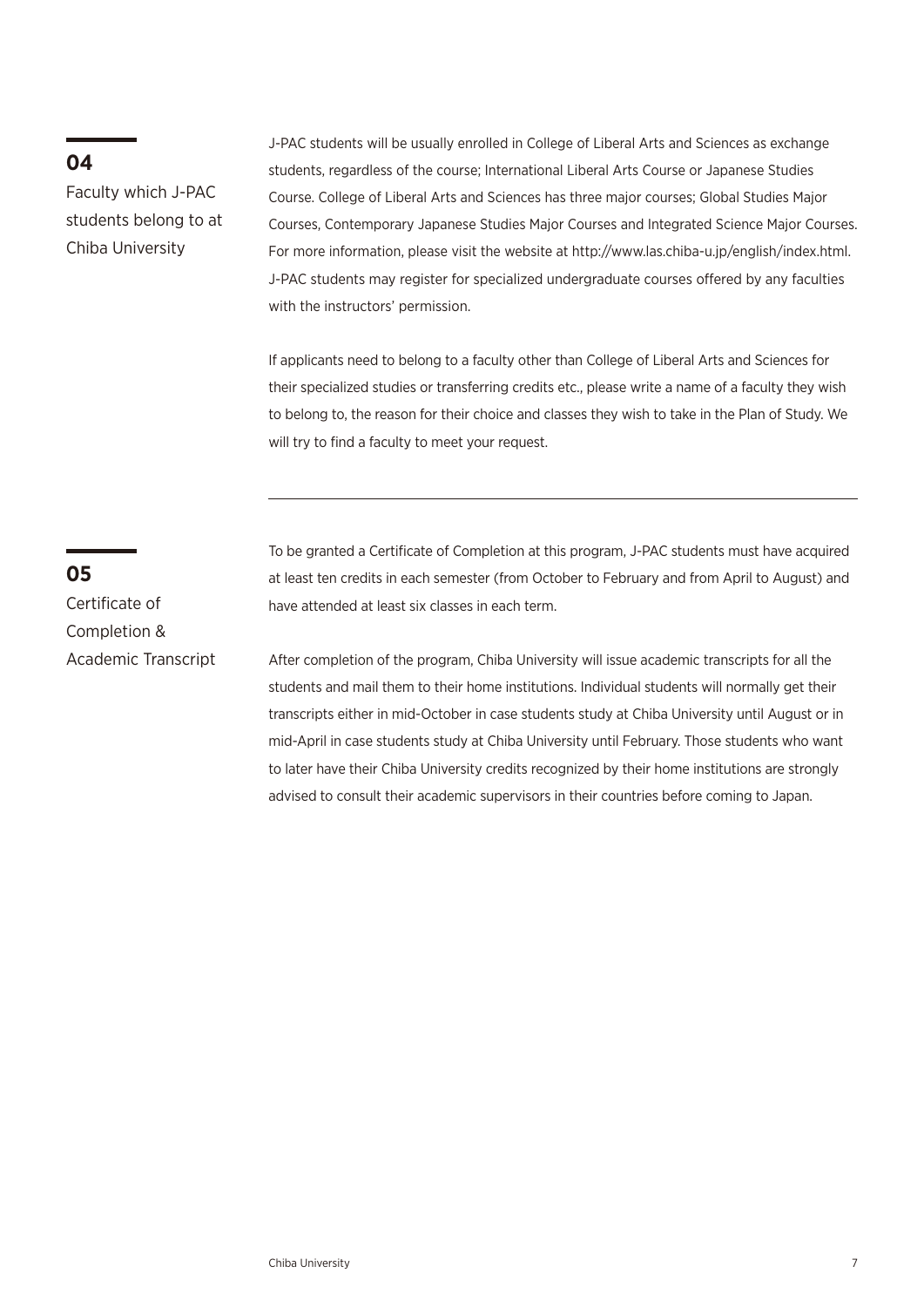# Course Offerings

J-PAC students should select courses that match their interests and language ability from the courses listed in (01) to (04) below. The duration of classes at Chiba University is 90 minutes and one term lasts eight weeks.

Courses marked with \* in (01) and (02) are specialized courses offered by College of Liberal Arts and Sciences. Non-marked courses are designed as General Education where J-PAC students can learn with Chiba University students who have various academic backgrounds. Every course creates a unique international study environment and enables students to broaden their perspectives. Students whose Japanese language competence is equivalent to Japanese 5xx at Chiba University or lower have to take at least one subject in English or in both Japanese and English in each term.

In addition to the courses listed below, J-PAC students may enroll in any other general education courses and specialized courses given at Chiba University with the instructor's permission.



A wide range of courses, such as courses which deepen understanding of Japanese culture and society or courses which interest students in advanced science, are offered in English. Also the courses are conducted in both Japanese and English for helping students' language abilities, cultural background and background knowledges.

Not just provide students with foundational knowledge about Japan, some courses offer implicit and explicit opportunities to think and critically consider issues that are related to both how Japan presents itself to the world, and to how people would like to see and imagine "Japan" today. Those unique courses are called "Critical Japanese Studies" and offer an environment that allows students to reconsider their images of Japan by reflecting on their own experiences and cultures, and to acquire new perspectives and a deeper awareness of a variety of global phenomena.

# **01**

Courses taught in English / Courses where both Japanese and English are used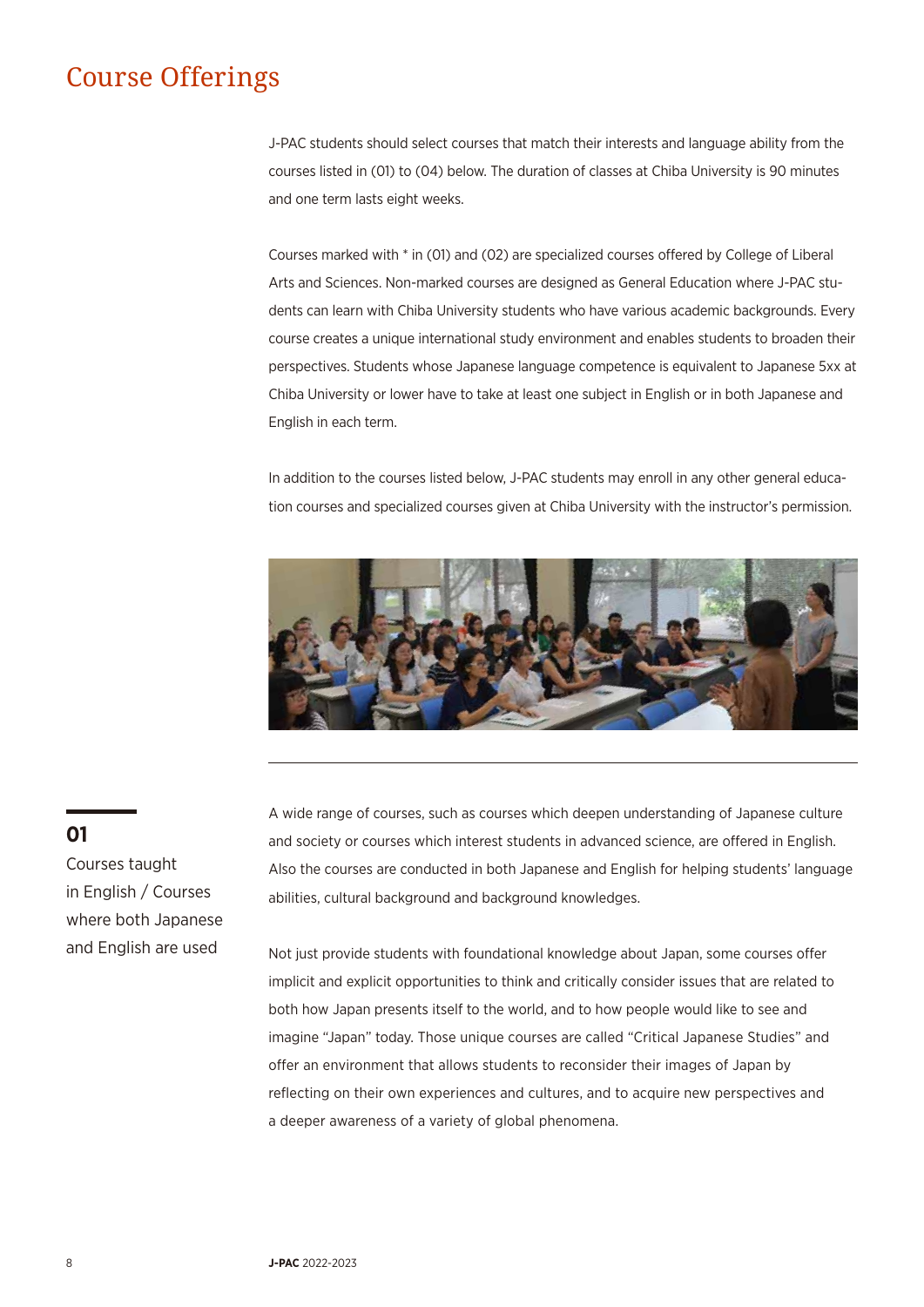| $T4-5$<br>from October to early February                                                                                                                                                                                                                                                                                                                                                                                                                                                                                                                                                                                                                                               | $T1-2$<br>from April to early August                                                                                                                                                                                                                                                                                                                                                 |
|----------------------------------------------------------------------------------------------------------------------------------------------------------------------------------------------------------------------------------------------------------------------------------------------------------------------------------------------------------------------------------------------------------------------------------------------------------------------------------------------------------------------------------------------------------------------------------------------------------------------------------------------------------------------------------------|--------------------------------------------------------------------------------------------------------------------------------------------------------------------------------------------------------------------------------------------------------------------------------------------------------------------------------------------------------------------------------------|
| [Courses taught in English]<br>- Climate Change Leadership - Behavior Change<br>and Culture $1 \cdot 2$ (JS)<br>- Mitigating Urban Islands and Motivating Citizen<br>Actions $1 \cdot 2$ (JS)<br>- Japanese Modern History from a Global Perspec-<br>tive (JS)<br>- Japanese Economy in Global Perspective (JS)<br>- Japanese Business in Comparative Perspective<br>(JS)<br>- Deviance and Taboo (JS)<br>- Volcanology as a Synthetic Science*<br>- Environmental Change and Natural Disaster*<br>- Scientific Thinking $\mathbb{I}^*$<br>- Japan and the world as viewed from social move<br>- Culture and Language*<br>- Sociological Approaches to Japanese Society and<br>Culture | [Courses taught in English]<br>- Japanese Politics Today -Beyond the Postwar<br>Regime? (JS)<br>- A Critical History of "Japanese Studies" (JS)<br>- Introduction to Sustainability: Case-studies from<br>Japan (JS)<br>- Multilingualism and Translanguaging (JS)<br>- Scientific Thinking I*<br>- Geological History of Earth and the Record in<br>Strata*<br>- Natural Resources* |
| [Courses where both Japanese and English are<br>used <sub>1</sub><br>- Schooling and Equity (JS)<br>- Japanese Culture from Intercultural Perspectives<br>(JS)<br>- Popular Culture in Japan $A \cdot B$<br>- Design Science $1 \cdot 2$<br>- Modern World System*                                                                                                                                                                                                                                                                                                                                                                                                                     | [Courses where both Japanese and English are<br>used <sub>1</sub><br>- Religion & Society (JS)<br>- Japan in American Films (JS)<br>- Mobility and Identity Theories*                                                                                                                                                                                                                |

| ×<br>$\sim$ |
|-------------|
|-------------|

Courses learning about Japan in Japanese

.

| T4-5                                                                               | $T1-2$                                                                                  |
|------------------------------------------------------------------------------------|-----------------------------------------------------------------------------------------|
| from October to early February                                                     | from April to early August                                                              |
| - History of a cultural exchange in Japan and Asia<br>$A \cdot B$                  | - Keyword indicating the Japanese spiritual mind<br>and traditional culture $A \cdot B$ |
| - Understanding Cultural Relations between Mod-<br>ern Japan and China $1 \cdot 2$ | - The Japanese image seen from foreign country<br>$A \cdot B$                           |
| - Chinese-Japanese Translation<br>- Japanese Language for Children                 | - Modern Japanese Society and Asian International<br>Students                           |
| - Food Culture of Japan*                                                           | - Language and Culture of Japan*                                                        |
| - Contemporary Language and Society*                                               | - Intercultural Contact*                                                                |
| - Multicultural Education*                                                         | - Medical Care and Culture*                                                             |
| - International Human Rights*                                                      | - Folklore in Modern Sociey*                                                            |
| - NGOs and $NPOs^*$                                                                | - Migration Studies*                                                                    |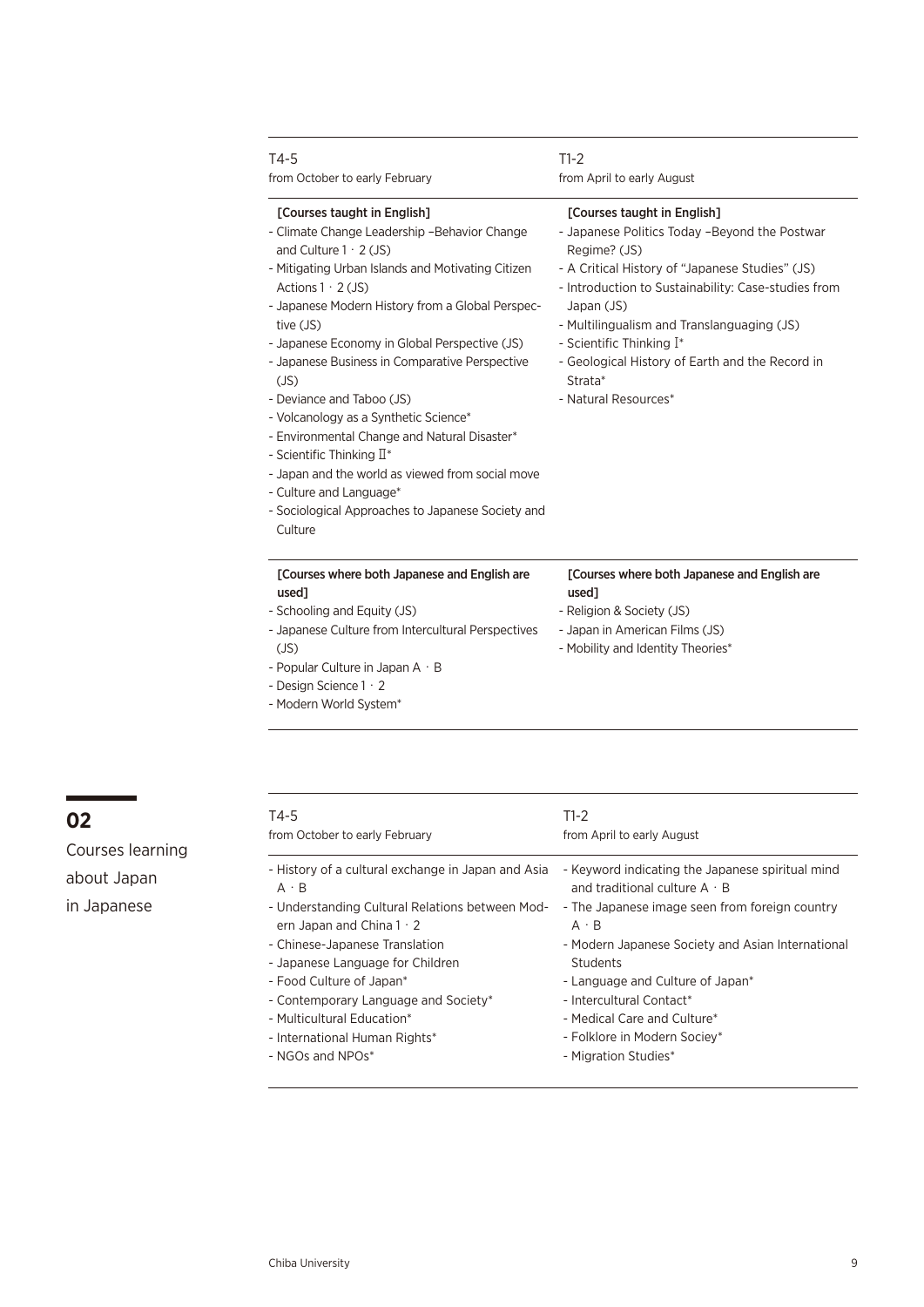# **03**

**04**

courses

Japanese language

Specialized seminars for J-PAC students

| T4-5                                                                                                            | T1-2                                                                                                                                                                                                                        |
|-----------------------------------------------------------------------------------------------------------------|-----------------------------------------------------------------------------------------------------------------------------------------------------------------------------------------------------------------------------|
| from October to early February                                                                                  | from April to early August                                                                                                                                                                                                  |
| - Research Work (Humanities) A<br>- Research Work (Science and Engineering) A<br>- Research Work (Humanities) C | - Research Work (Humanities) B<br>- Research Work (Science and Engineering) B<br>- Research Work (Humanities) D<br>- Research Work (Humanities) E<br>- Language and Culture Exchange<br>- Project Work for Exchange Student |

※The number of participants of "Research Work (Humanities) A ~ D" and "Language and Culture Exchange" is limited.

| Aims                                                                           | Level                 |                         | Courses<br>T4-5 Report Writing, Reading Comprehension,<br>Oral Expression<br>T1-2 Making Presentation Documents,<br>Report Writing, Reading Comprehension,<br>Oral Expression, Integrated        |  |
|--------------------------------------------------------------------------------|-----------------------|-------------------------|--------------------------------------------------------------------------------------------------------------------------------------------------------------------------------------------------|--|
| Advanced<br>language skills<br>required to study<br>or research in<br>Japanese | Advanced              | Japanese 800            |                                                                                                                                                                                                  |  |
|                                                                                |                       | Japanese 700            | T4-5 Report Writing, Reading Comprehension,<br>Oral Expression, Grammar, Integrated<br>T1-2 Making Presentation Documents,<br>Report Writing, Reading Comprehension,<br>Oral Expression, Grammar |  |
|                                                                                | Intermediate          | Japanese 600            | T4-5, T1-2 Oral Expression, Written Expression,<br>Reading Comprehension, Kanji,<br>Grammar, Integrated                                                                                          |  |
|                                                                                |                       |                         | Japanese 500 T4-5 Integrated, Oral Expression,<br>Written Expression, Kanji, Grammar<br>T1-2 Integrated, Oral Expression,<br>Written Expression, Grammar                                         |  |
|                                                                                |                       | Japanese 400 T4-5, T1-2 | Integrated, Oral Expression,<br>Written Expression, Kanji                                                                                                                                        |  |
| Basic language<br>skills                                                       | Pre-interme-<br>diate | Japanese 300            | Integrated, Oral Expression,<br>T4-5, T1-2<br>Written Expression, Kanji, Grammar                                                                                                                 |  |
|                                                                                | <b>Basic</b>          | Japanese 200            | Integrated, Oral Expression,<br>T4-5, T1-2<br>Written Expression, Kanji                                                                                                                          |  |
|                                                                                |                       | Japanese 100            | T4-5 Integrated, Oral Expression, Kanji<br>T1-2 Integrated, Oral Expression, Kanji                                                                                                               |  |

※JS stands for Japanese Studies.

※Course offerings may change without prior notice.

※We will provide updated course list for specialized courses of the College of Liberal Arts and Sciences later.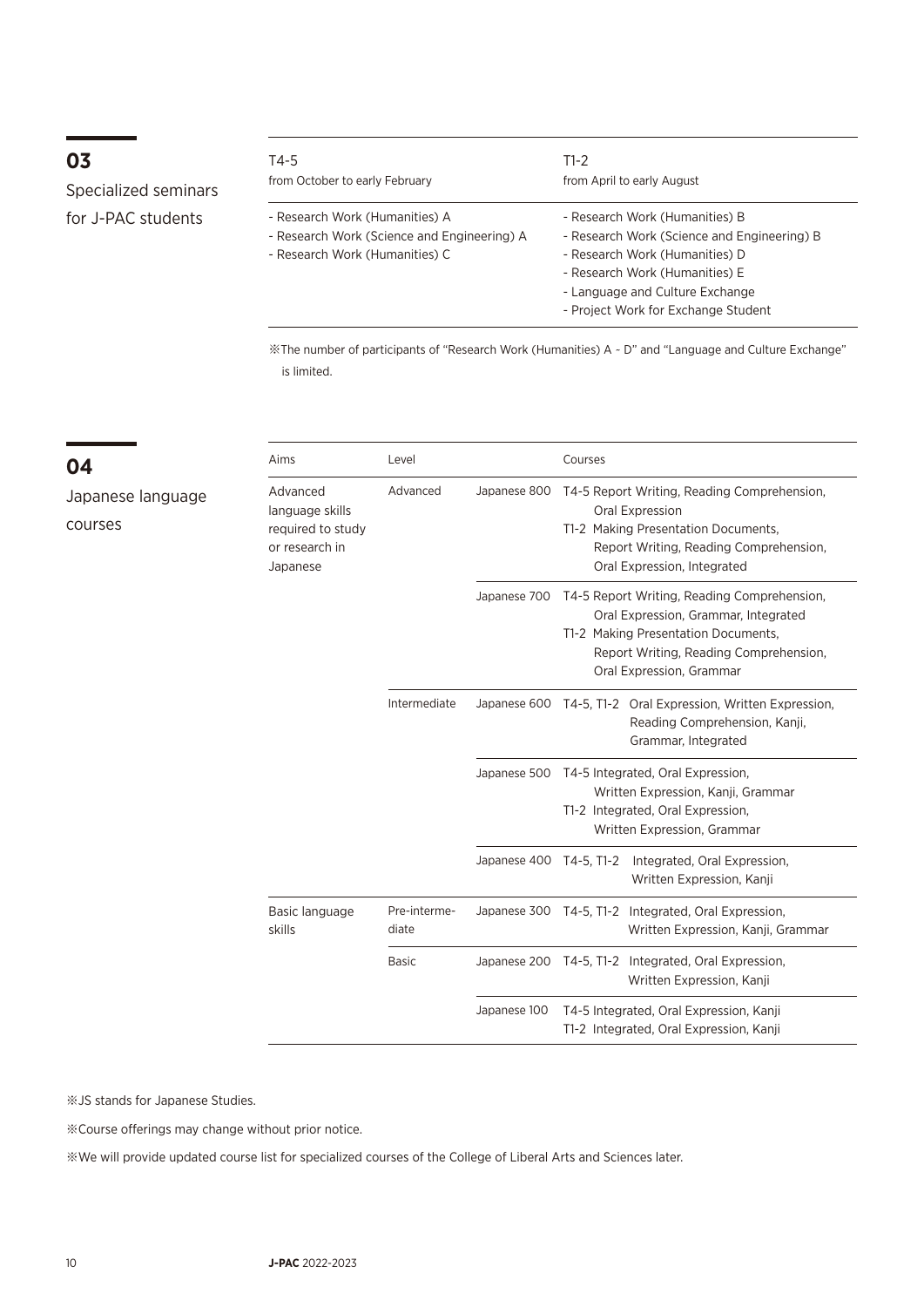# Student Life at Chiba University

|                            | Late September                                                                                                                                    | Orientation                                                                                                                                                                              |  |  |
|----------------------------|---------------------------------------------------------------------------------------------------------------------------------------------------|------------------------------------------------------------------------------------------------------------------------------------------------------------------------------------------|--|--|
| <b>FALL SEMESTER</b>       | October                                                                                                                                           | Term 4 (First half of Fall semester) begins, Course registration                                                                                                                         |  |  |
| Term4 - Term5              | Early November                                                                                                                                    | University Festival                                                                                                                                                                      |  |  |
|                            | Early December                                                                                                                                    | Term 5 (Second half of Fall semester) begins                                                                                                                                             |  |  |
|                            | Late December - Early January                                                                                                                     | <b>Winter Vacation</b>                                                                                                                                                                   |  |  |
|                            | Early February                                                                                                                                    | Spring vacation / Departure from Japan                                                                                                                                                   |  |  |
|                            |                                                                                                                                                   |                                                                                                                                                                                          |  |  |
|                            | Early April                                                                                                                                       | Orientation, Course registration                                                                                                                                                         |  |  |
| <b>SPRING SEMESTER</b>     | April                                                                                                                                             | Term 1 (First half of Spring semester) begins                                                                                                                                            |  |  |
| Term1 - Term2              | Early June                                                                                                                                        | Term 2 (Second half of Spring semester) begins                                                                                                                                           |  |  |
|                            | Early August                                                                                                                                      | Departure from Japan                                                                                                                                                                     |  |  |
|                            |                                                                                                                                                   |                                                                                                                                                                                          |  |  |
|                            | • J-PAC students are required to arrive on an appointed day before the semester starts and<br>orientation will be held in the following few days. |                                                                                                                                                                                          |  |  |
| Japanese Culture           |                                                                                                                                                   | International students have opportunities to experience Japanese culture and interact with<br>people of various social and professional backgrounds through programs such as home-visit, |  |  |
| <b>Experience Programs</b> | wearing yukata and making origami works. Other events, e.g. a bus tour within Chiba Prefec-                                                       |                                                                                                                                                                                          |  |  |
|                            | ture and seeing kabuki performance at Tokyo National Theatre, are also scheduled.                                                                 |                                                                                                                                                                                          |  |  |
|                            | % Japanese Culture Experience Programs may change depending on conditions related to the COVID-19<br>Pandemic.                                    |                                                                                                                                                                                          |  |  |
| Tutor System               |                                                                                                                                                   | Each J-PAC student is introduced to a Chiba University student as his or her fellow-tutor and                                                                                            |  |  |

Tutor System

the very first friend, who can provide invaluable help in settling down and everyday life. All J-PAC students are strongly encouraged to make the most of this unique tutor system.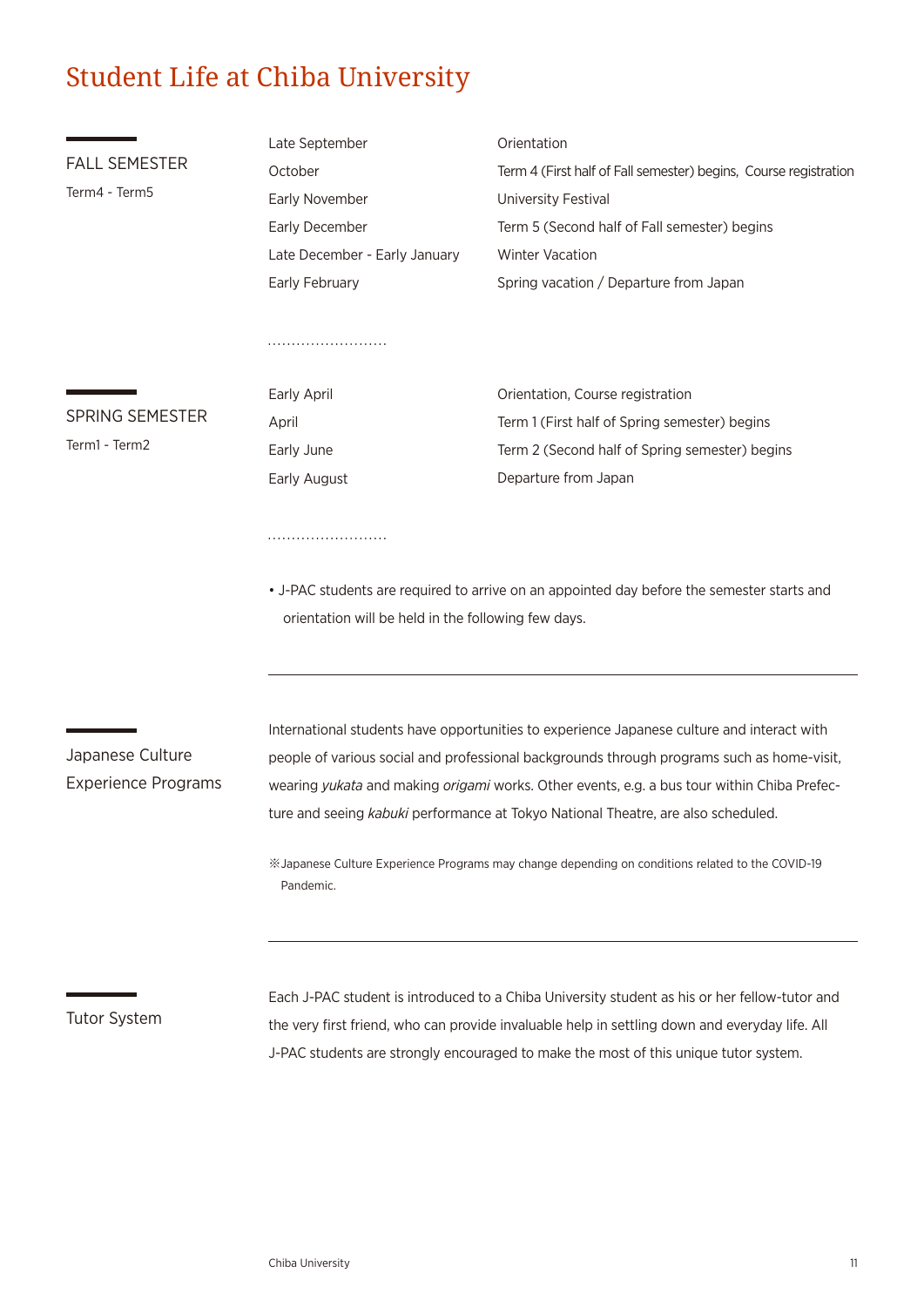Japanese Language Study Room

 opening hours. In the Center for International Education where Japanese language classes are held, there is the Japanese Language Study Room. This room is a facility where international students can find a variety of Japanese language study materials and references, use computers and the internet and also find help from student-tutors who are there on duty during the



## LEX Program

LEX (Language Exchange) Program is a unique program offered at Chiba University for students to meet in pairs once a week and teach each other's languages and cultures. There are also regular meetings where all LEX participants get together and exchange teaching ideas with other pairs from different language groups so that students broaden opportunities for getting to know people on campus.

# English House

English House located on-campus provides a relaxing atmosphere to meet new people and have English conversations.



### Housing

J-PAC students can stay at Chiba University International House, which is located in Inage, one short train stop from the university. They can stay at Chiba University accommodation until the classes end (early February / early August) and must leave there and return to their home country after the program. They are not allowed to live in Chiba University housing after the J-PAC program because of internship program etc.

Single rooms at Chiba University International House are furnished with a bed, desk, kitchenette, shower and toilet. The monthly rent is ¥19,000 and additionally, a one-time payment of ¥15,000 is required when moving in. The amount of the monthly rent and a one-time payment is subject to change.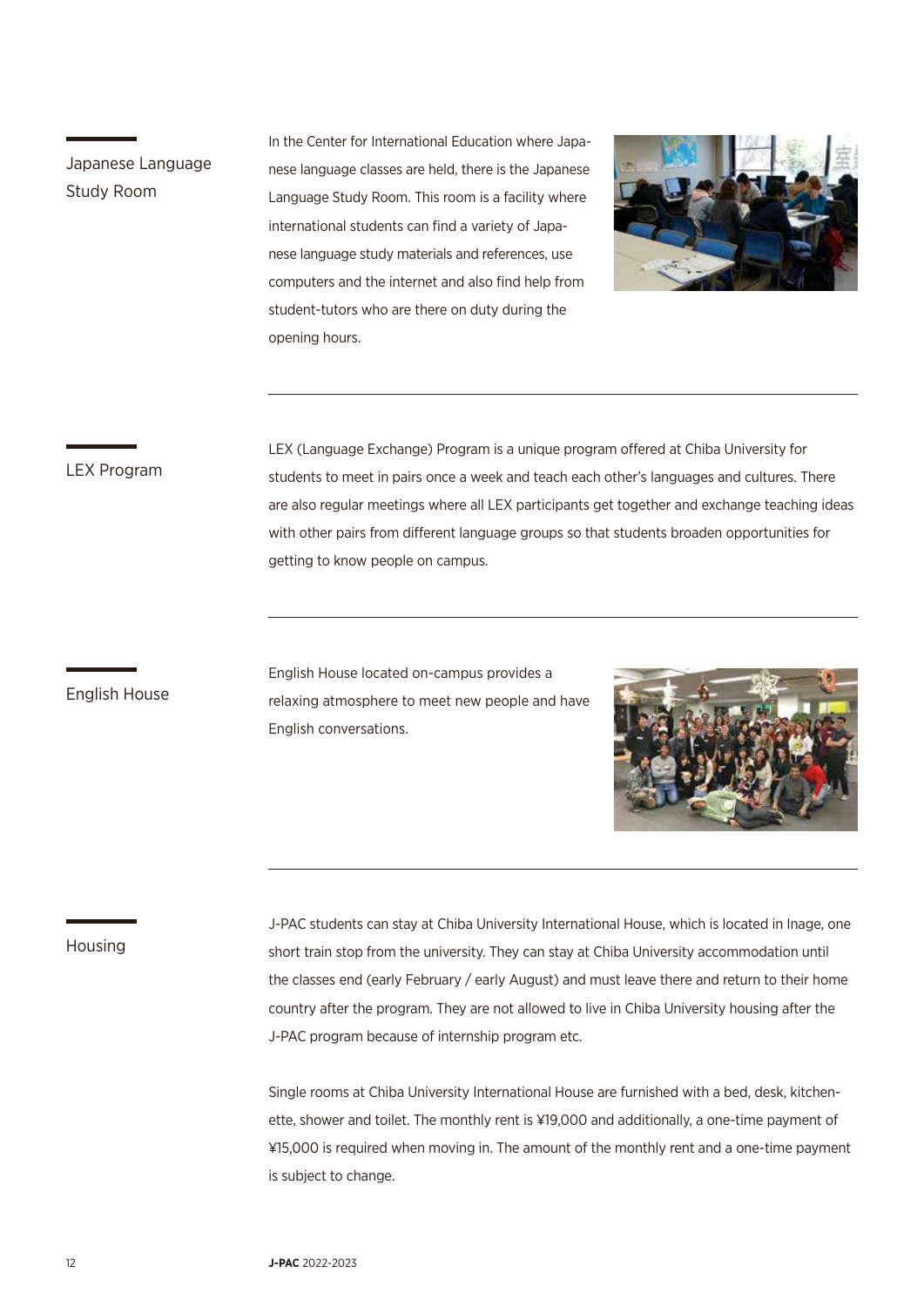[International House]

http://www.chiba-u.ac.jp/global/outline/files/outlineCUIH\_JP20150601.pdf

Due to limited housing availability, some studnts might be asked to stay at Chiba University *Kunpu-ryo* or other accommodation that Chiba University offers or share a room with other international students at International House. Chiba University will inform the home institutions in the case that the student is to stay at an accommodation other than single rooms at Chiba University International House.

[*Kunpu-ryo*] (Japanese only) http://www.chiba-u.ac.jp/campus-life/payment/files/kunpugaiyo.pdf http://www.chiba-u.ac.jp/campus-life/02\_kunnpuu\_tebiki.pdf



## Living expenses in Japan

Living expenses including meals, electricity, phone bills and dormitory fee are about ¥80,000 per month. Students will also need to pay for textbooks, travel and other activities. Applicants should take this into consideration in their financial plannings before applying for the program. Chiba University does not allow short-term exchange students to do part-time jobs so that they can concentrate to their studies; however, students may be allowed to take a part-time job after having studied at Chiba University for at least one term, only in exceptional circumstances.



### Insurance

In addition to the National Health Insurance (about ¥1,600 per month), students are required to buy the Personal Accident Insurance for Students Pursuing Education and Research "Gakkensai" (about ¥1,000 for one year) and Comprehensive Insurance for Student Lives Couples with Gakkensai "Inbound Futai-Gakusou" (about ¥1,860 for one year) which are offered at Chiba University.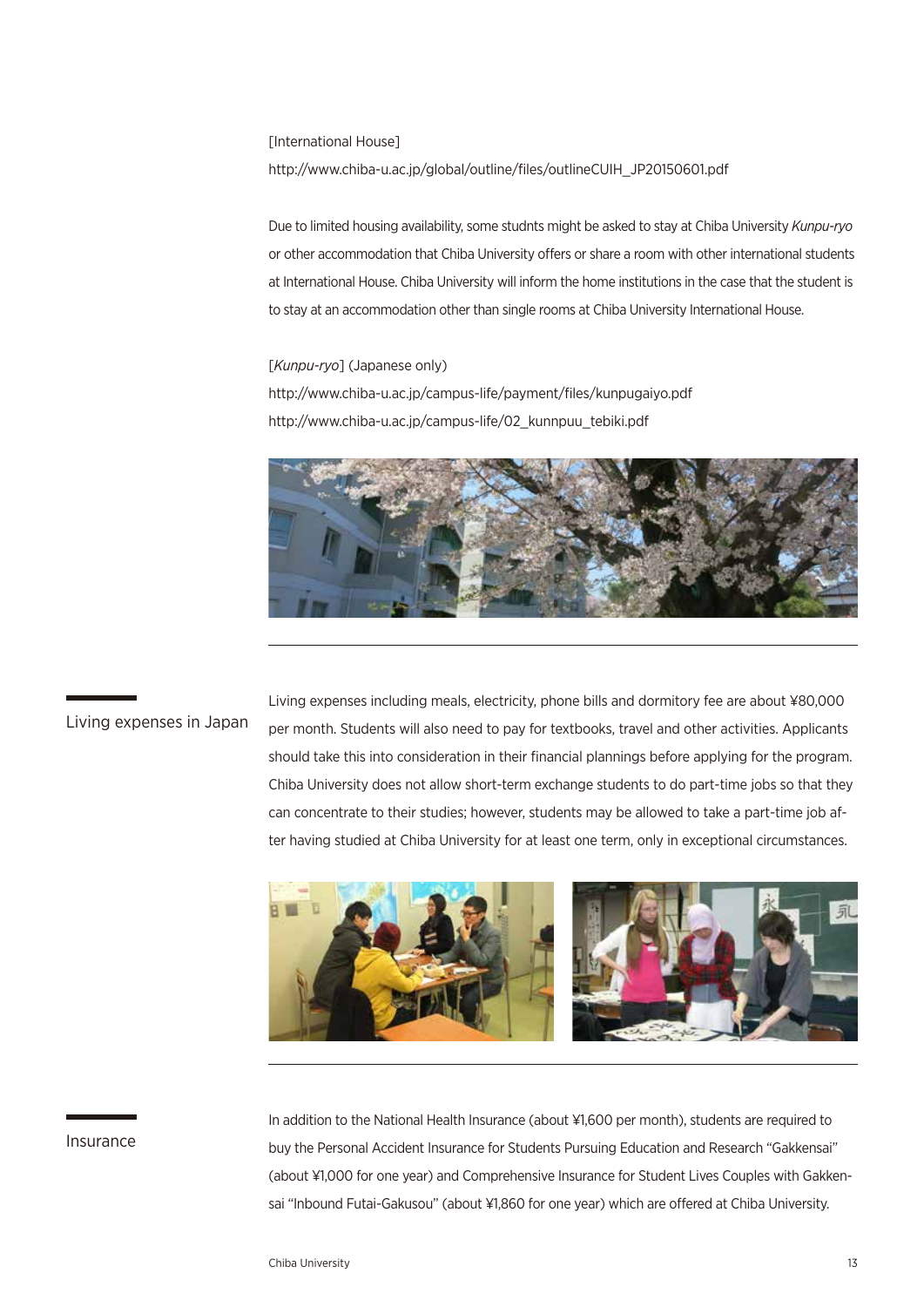# Scholarships

Japan Student Services Organization (JASSO) Student Exchange Support Program (Scholarship for Short-term Study in Japan) Applicants may be eligible for a JASSO scholarship if J-PAC is adopted. Chiba University will normally recommend several eligible candidates for JASSO scholarships.

### **<Monthly Stipend>**

¥80,000 (subject to change)

#### **<Selection>**

The students who applied for JASSO scholarship on the J-PAC application form will be screened. Only students who are due to commence their studies in October can apply for this JASSO scholarship. Students who are due to commence their studies in April, or who have Japanese nationality cannot apply for this JASSO scholarship. The number of JASSO scholars is limited. Being accepted as a J-PAC student does not guarantee your scholarship application will be successful.

### **<Scholarship Result>**

Chiba University will inform an applicant's home institution of the result of scholarship application in the late of June. If an applicant has not received the scholarship application result by then, that means he/she is not recommended as a JASSO scholar.



# Application Conditions

International Liberal Arts Course

- Applicants must :
- ˙be undergraduate students from academic institutions with which Chiba University has university-level student exchange agreement excluding students majoring in Japanese language, Japanese studies or Japanology
	- ˙be at least second-year student at the time of application
	- ˙return to the home country (or the country where the home institution is) after the study period at Chiba University
	- ˙have either the following language proficiency at the time of application

**①** Have sufficient English proficiency to take classes offered in English, equivalent to CEFR B2, TOEFLiBT72 or IELTS5.5 or over, and have studied Japanese language for at least 50 hours.

**②** Have sufficient Japanese proficiency to take classes offered in Japanese. equivalent to passing JLPT N2 or over.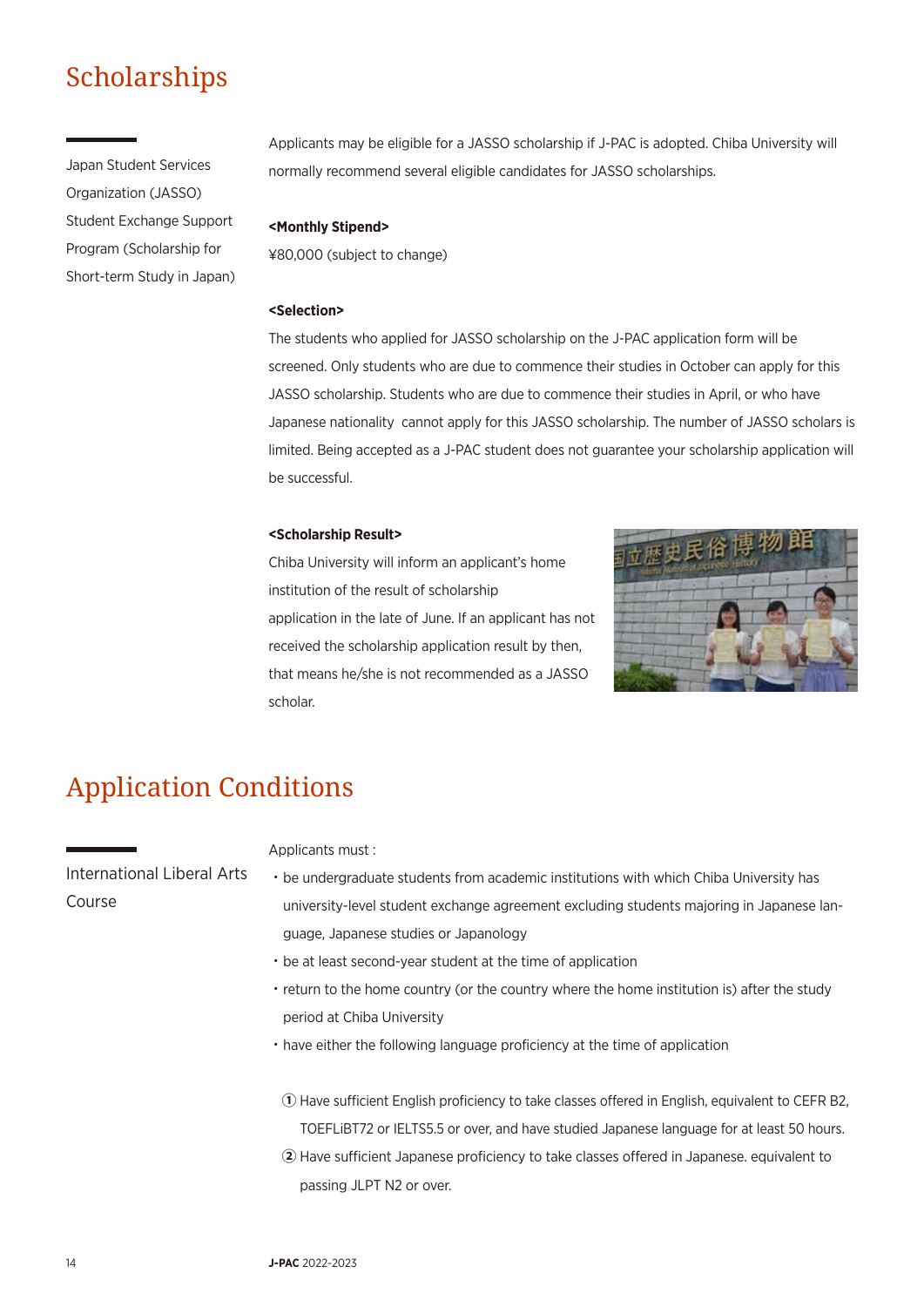Japanese Studies Course

Applicants must :

- ˙be undergraduate students from academic institutions with which Chiba University has university-level student exchange agreement
- ˙major Japanese language, Japanese studies or Japanology
- ˙be at least second-year student at the time of application
- ˙return to the home country (or the country where the home institution is) after the study period at Chiba University
- ˙have either the following language proficiency at the time of application
- **①** Have sufficient Japanese proficiency to take classes offered in Japanese, equivalent to passing JLPT N2 or over.
- **②** Have sufficient English proficiency to take classes offered in English, equivalent to CEFR B2, TOEFLiBT72 or IELTS5.5 or over, and have studied Japanese language for at least 50 hours.

# Application Procedures

#### **<How to apply>**

Applicants who apply for J-PAC program must submit all application documents to the International office of their home institutions and be nominated by them.

## **<Application Documents>**

Please submit one copy of each of the following documents.

- (a) J-PAC Application Form (Designated form)
- (b) Plan of Study (Designated form)
- (c) A Letter of Reference (Designated form)
- (d) Language certificates
- 1. A certificate of Japanese language proficiency by a Japanese language instructor (Designated form)

Regardless your proficiency level, please submit the document if you have studied Japanese language at your home institution or other institutions. It is preferable than the certificate is written by a different academic instructor who writes a letter of reference.

2. Please submit required documents to meet the language requirements for either (1) English or (2) Japanese as the following flowchart.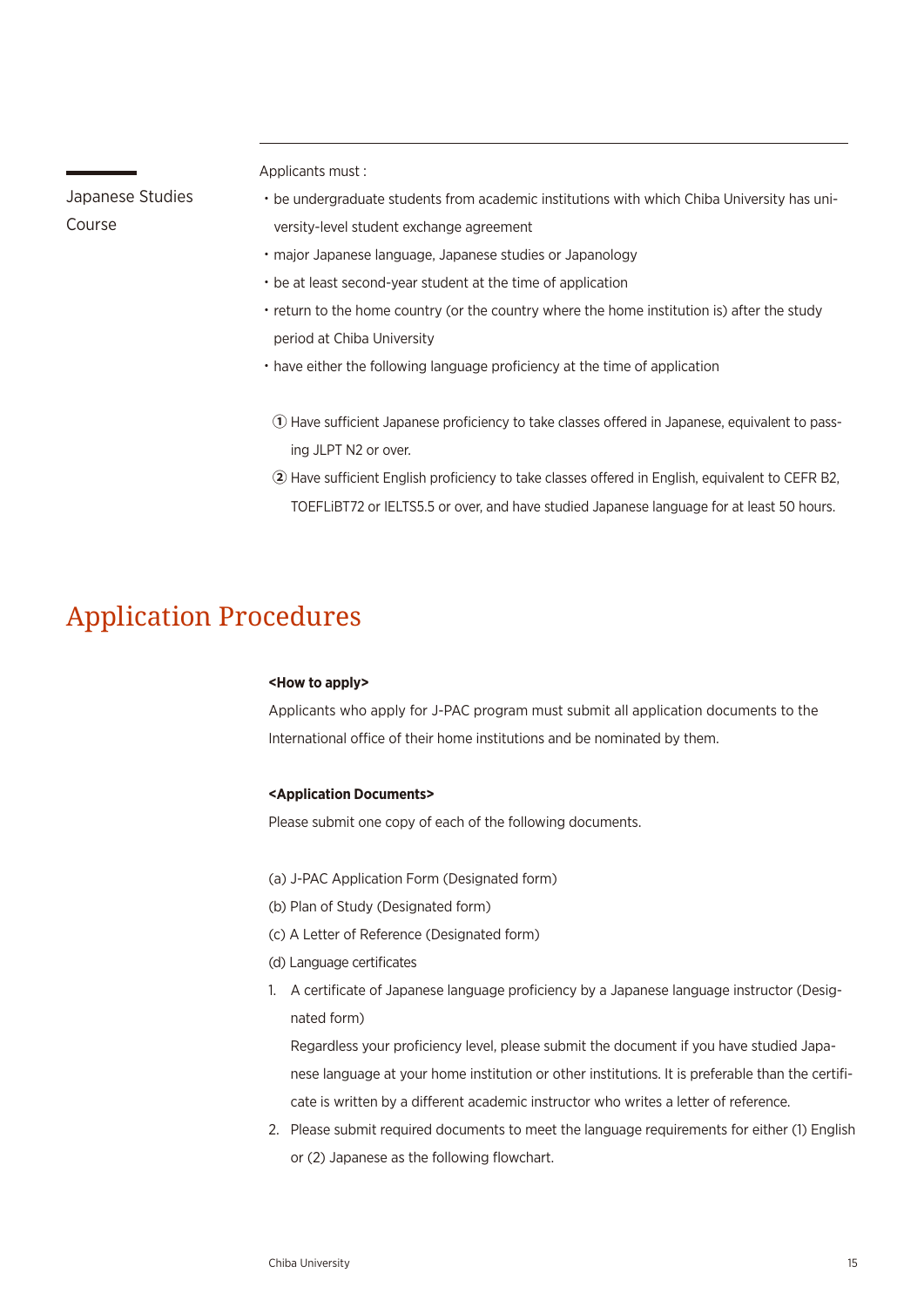- (e) Academic Transcript from home institution
- (f) Passport ID page
- (g) Photo
	- ˙Must be taken in full-face view facing directly facing the camera and in front of a plain white or off-white background.
	- ˙Must be taken within the last 3 months.
	- ˙Must be attached to the J-PAC Application Form.

### (1) English



# (2) Japanese

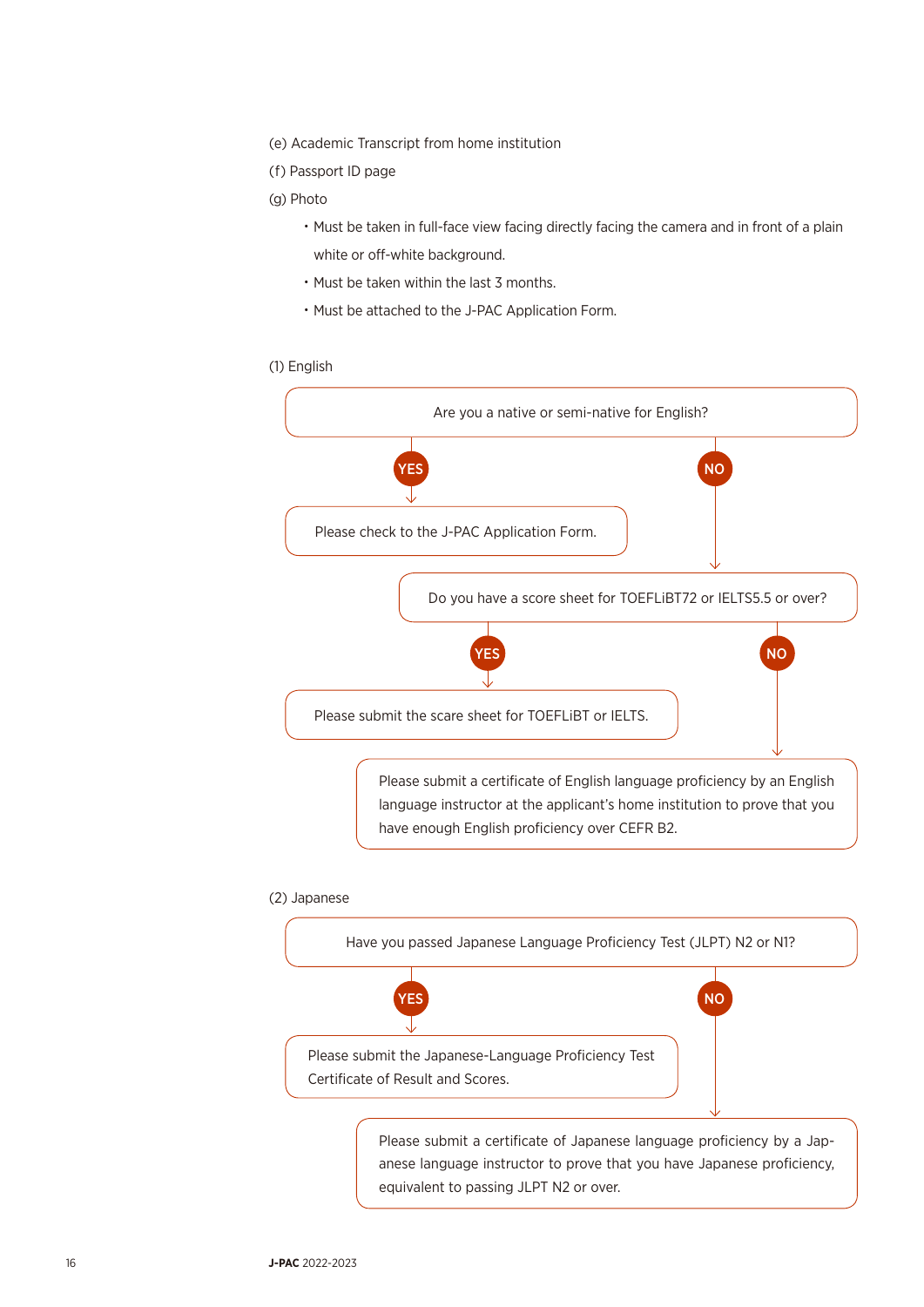#### **<Where to submit>**

International Student Division, Chiba University E-mail: jpac@office.chiba-u.jp

#### **<Selection>**

- ˙The selection of participants will be made at Chiba University on the basis of their academic records, personal statements of purpose and a recommendation letter from their institution
- ˙Applicants may not be accepted by the selection.

### **<Result>**

Chiba University will inform the applicants' home institutions of the result of application. For admission to the program beginning in October: early June For admission to the program beginning in April: early December

#### **<Application for visa>**

Certificate of Eligibility (COE) is required for Japanese visa application and Chiba University will inform the applicants' home institutions how to apply for COE. If the applicants apply for COE by the due date, Chiba University will send COE to the applicants' home institutions with the following schedule.

For admission to the program beginning in October: COE will be sent by the end of August. For admission to the program beginning in April: COE will be sent by the end of February.

Guide for J-PAC students as well as information on what preparation is necessary before arrival in Japan will be mailed to successful applicants at a later date.

#### **<Contact>**

Japan Program at Chiba International Student Division, Chiba University Address : 1-33 Yayoi-cho, Inage-ku, Chiba-shi, 263-8522 Japan E-mail : jpac@office.chiba-u.jp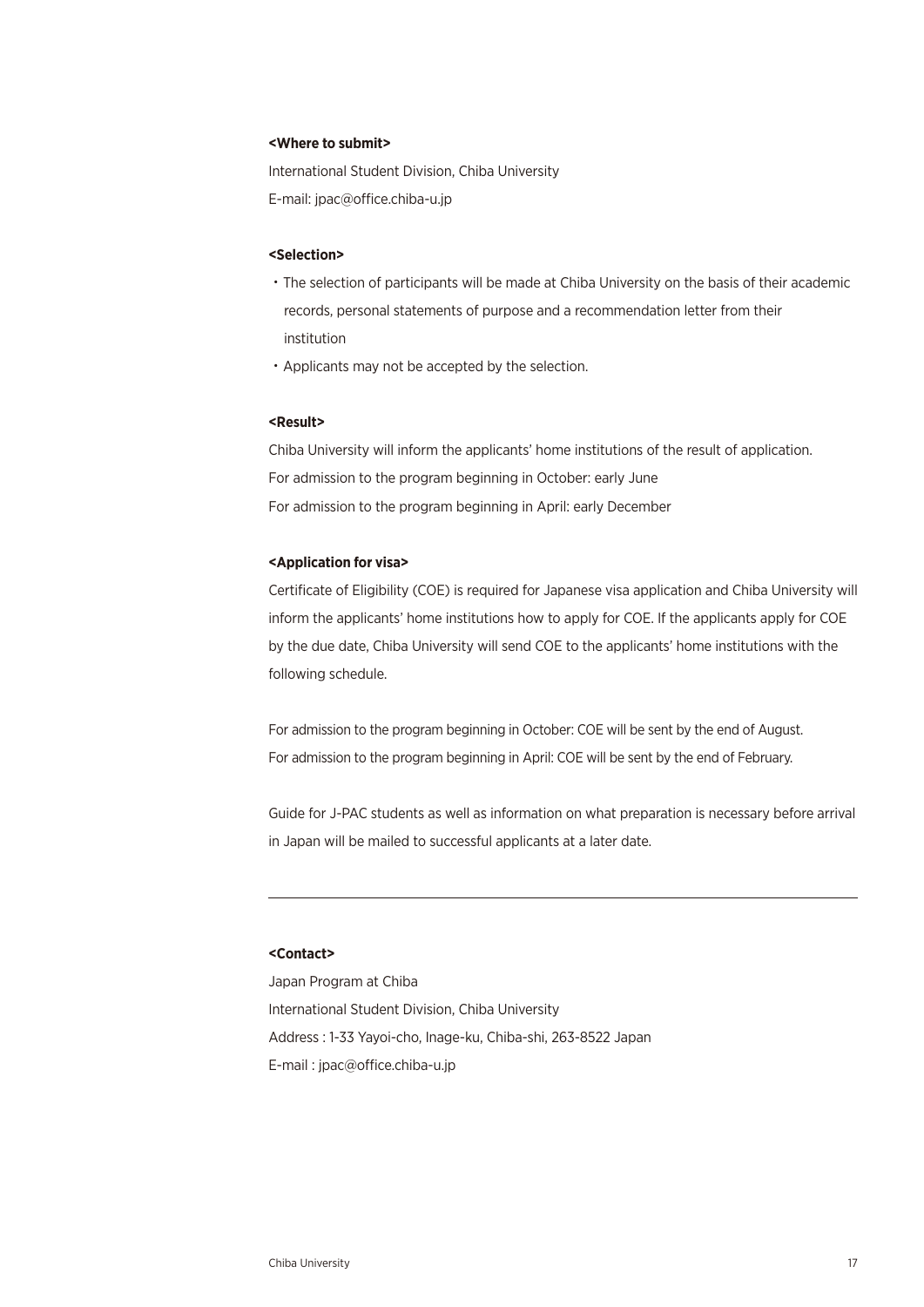# Student Voice

Aliisa Pöllänen

University of Eastern Finland, Finland

Choosing Chiba University was absolutely one of the best decisions I have made, and one of the greatest opportunities I have received. My knowledge about Japan increased immensely, I gained valuable life experience and met incredible people during one year. By being a part of the J-PAC program, I acquired a more in-depth understanding of various aspects of Japanese traditional and modern culture, society and daily life. The teachers were skilled, encouraging, caring and open-minded; and provided active learning environments. I had truly interesting discussions, group projects, seminars, presentations and field excursions with Japanese and exchange students. Additionally, my Japanese language skills improved significantly after completing the recommended language courses. Studying at Chiba University and living in Japan has enriched my life, improved both my academic skills and life skills. All in all, I was kindly welcomed to Chiba University; I was supported and helped during my stay; and I received warm-hearted farewells when leaving Japan. I had such an eye-opening and irreplaceable experience that I promised myself to go to Japan again.

Danielle Warner University of Alberta, Canada My year of study at Chiba University was a year of cultural enrichment. I was able to take a variety of Japanese language and culture courses. One of my favorite parts of these courses was how the professors always encouraged and supported us in sharing our own countries and cultures with our classmates. Because of this, I was able to not only deepen my understanding and knowledge of Japanese language and culture, but I also had the opportunity to learn from classmates from around the globe as they compared their own cultures to Japanese culture. Outside of the classroom, I also had the opportunity to participate in a language exchange program (LEX Program) at the university. There, I was able to improve my colloquial Japanese and experience teaching my own language, while creating lasting friendships with my language exchange partners. My year at Chiba University has helped me to become more invested in furthering my study of both Japanese and the other cultures and languages I was introduced to through my classmates. It has also encouraged me to pursue a job teaching English in Japan. I think about my experiences at Chiba University every day, and it is no exaggeration to say that deciding to participate in J-PAC is one of the best decisions I have ever made!

# Alejandro Chávez Padilla University of Guadalajara, Mexico

18 **J-PAC** 2022-2023

Why do you have to consider studying in Chiba University? Because studying abroad in Japan is an excellent opportunity to discover one side of Japan you're not going to experience in any other way.

In the J-PAC program there are some activities and courses offered to get you closer to the Japanese culture, the teachers are very friendly and competitive, and always willing to do their best to help you during your studies. There is a variety of Japanese language courses offered so that you can enhance every aspect of the language with activities like presentations, debates, quizzes, essays, interviews, etc., depending on the course's level you are taking. But it's not only about Japanese, so I took some other general education courses, for example, as an engineering student, I took one by which I learned the fundamentals to interpret satellite images. Very interesting, of course.

During my year I experienced not only Japan, but one side of myself I haven't had the opportunity to develop in my home country. It not only lets you experience a lot of foreign cultures; you are one of those personified foreign cultures. It's very enriching the intercultural way you exchange and express yourself with people all over the world, and how at the same time you do this, also enhance your language skills, being the Japanese language improvement one of the most pursued objectives of those coming to Japan. I had also the opportunity to participate in the so-called LEX program, in which I made not only a partner interested in the Spanish language, but a friend.

Even though I'm willing to go back to Japan, I have to admit that every time is unique, and at my returning I'm not going to experience again being in class with my classmates and teachers, or even with my coworkers and regular customers at the place I had a part-time job. All those memories are kept treasured in my mind. You just give it a try!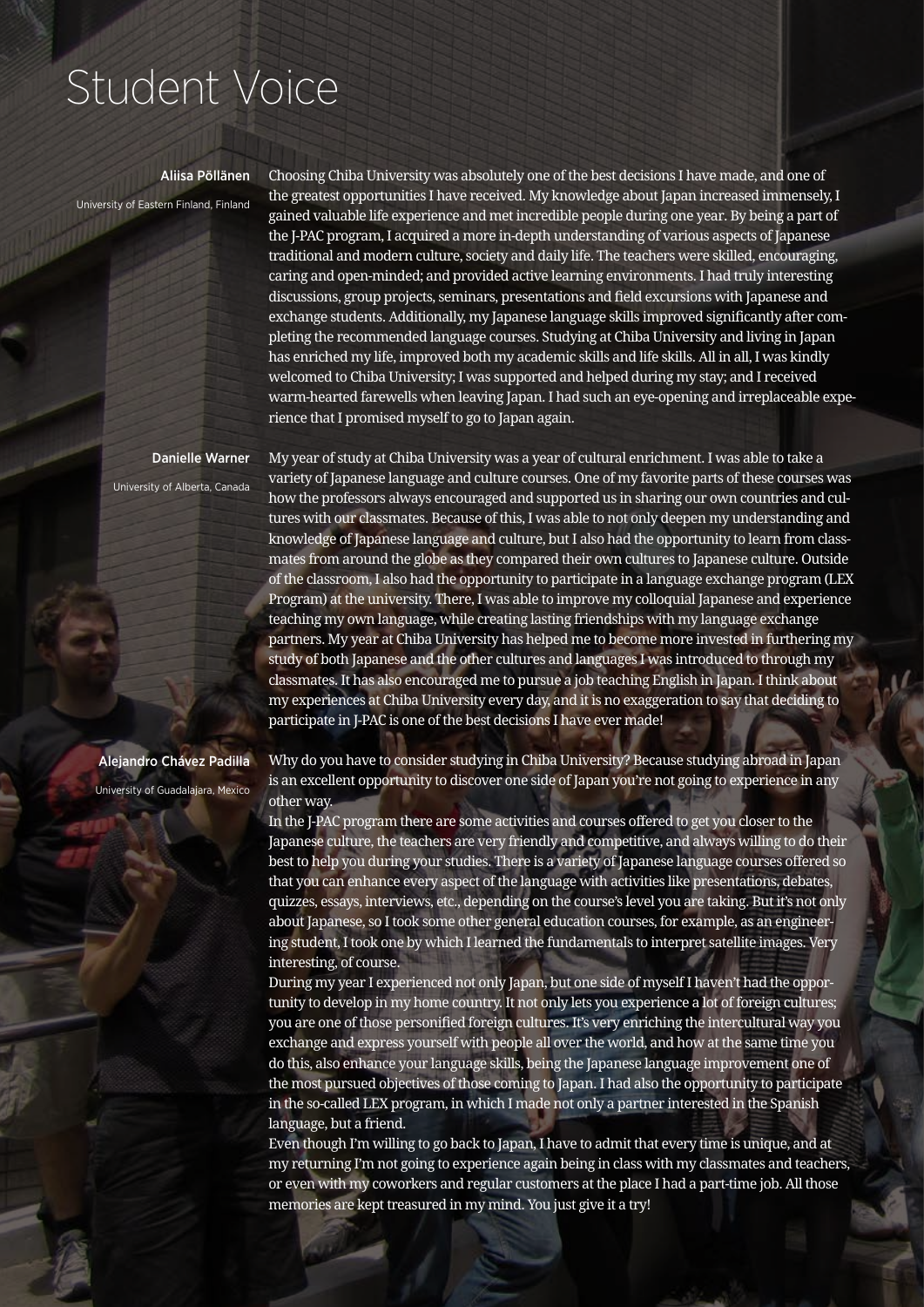中央民族大学・中国

劉子同

**私にとって、J-PAC生として千葉大学に留学していた一年間は、大学時代で最も楽しく、懐かしい時期 です。先生方が教えてくださった専門的な知識、チューターさんからのサポート、留学生のために用意され た各種の文化体験プログラムや千葉大学で出会った様々な国から来た友達など、すべては一生忘れら れないものです。**

**最初の二週間は、ホームシックのせいでいろいろ悩んでいましたが、チューターさんをはじめ、日本人の 友達のおかげでだんだん慣れ、多くの人と友達になることができました。また、日本語の会話能力が十分 でなかったので、留学当初は授業が大変だったのですが、先生方が丁寧に教えてくださったおかげで、 だんだんとついていけるようになり、日本社会や日本文化の魅力にひかれていきました。**

**交換留学していた間に、日本に関わる様々な授業やイベントに参加させていただいたおかげで日本語 能力が向上し、帰国後も引き続き日本語を学ぶことにしました。今は日本語通訳を専門として大学院で 勉強しているのですが、通訳するときは日本文化を含むいろいろな知識が必要です。千葉大学への留学 はまさにその礎を築くことができた一年間でした。みなさんもぜひ千葉大学で新たな自分と出会ってくだ さい。**

プルウィラ・ファトリア・ジャヤ

**私は2017年の秋から2018年の夏まで千葉大学で日研生として勉強しました。**

ガジャマダ大学・インドネシア

**千葉大学に留学した時、様々な活動をしましたが、一番励んだのは日本文化・日本社会に関する研究 でした。自分の研究のテーマは日本における社会問題の一つ、「恋愛離れ」でした。そのテーマについて 調査を行い、留学期間が終わる前に研究レポートを完成し、発表をすることができました。それだけではな く、帰国した後もその研究をもとに卒業論文を書くことができました。卒業論文を完成し、ガジャマダ大学 を卒業できたのは指導してくださった先生方や協力してくれた千葉大学の友達のおかげです。本当に感 謝しています。**

**研究のほかにも、大きく印象に残ったのは日本人学生や世界各国から来た留学生の友達と触れ合うこ とでした。最初は文化の違いにショックを受けることもありましたが、友達と仲良くなるにつれ、それぞれの 文化を尊敬しあうようになりました。この経験はこれからグローバル化し続ける社会に対応するために重 要なことだと思います。**

**千葉大学に留学した期間はたった一年でしたが、様々なことを体験し、そのおかげで日本語学習者と して、人間として成長できたと強く思います。**

ドミニカ・シマンキェヴィチ アダム・ミツキェヴィッチ大学・ポーランド

**頑張ってください。**

**千葉大学では日研生として一年間過ごしました。留学生向けの日本語と日本文化の授業だけではな く、日本人学生向けの街づくりやキャリアについての授業にも参加しました。日本人学生と交流する機会 がたくさんあっただけでなく、鴨川市の住民の方たちと一緒にイベントの計画を立てる経験もしました。ま た、民族舞踊部に入ったり、歌舞伎鑑賞教室、成田空港見学ツアー、千葉大学ユニバーサル・フェスティ バルなどの行事に参加したりして、生活を精一杯楽しむようにしていました。大学以外でも、新しく知り合 った友達と千葉周辺を巡ったり、旅行したり、アルバイトしたりして、日本での日常生活を味わいました。 日本語だけではなく、様々なことをやってみる、自分を探すという可能性がたくさんあった一年でした。 千葉大学を選ぼうとしている皆さん、やりたいことを慎重に考えて、留学の貴重な時間を上手に使うよう**

Chiba University 19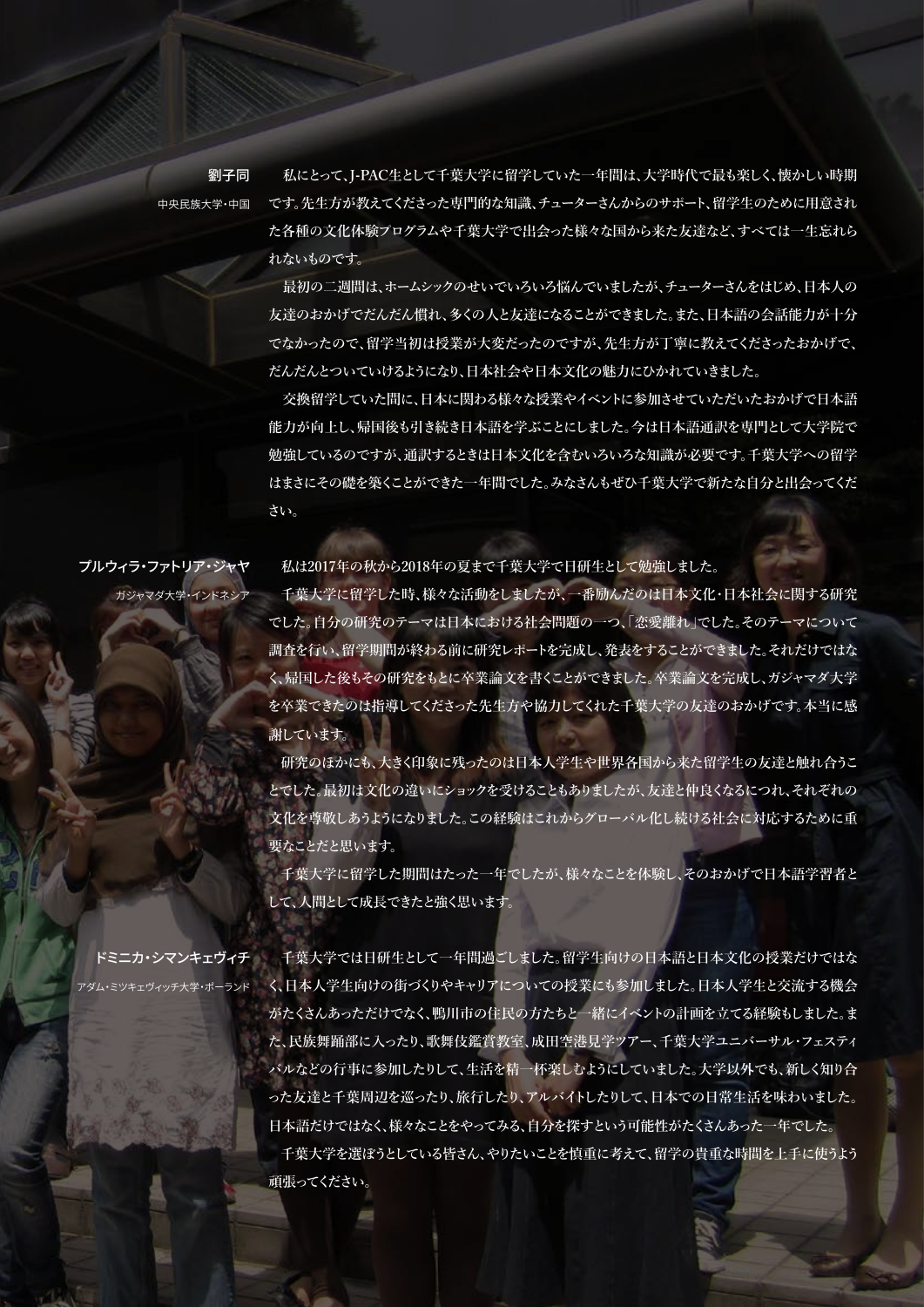千葉大学

千葉大学は1949年に発足した総合大学で、約14,000人の学部学生、大学院生が在籍する、規模、内 容とも国立大学法人の上位にある大学です。

現在は、国際教養学部、文学部、法政経学部、教育学部、理学部、工学部、園芸学部、医学部、薬学部、 看護学部の10学部のほか、大学院として人文公共学府、専門法務研究科、教育学研究科、融合理工 学府、園芸学研究科、医学薬学府、看護学研究科、総合国際学位プログラムが置かれています。また、 附属図書館、アカデミック・リンク・センター、総合安全衛生管理機構、医学部附属病院などの施設も 充実しています。

千葉大学の特徴

千葉大学は「つねに、より高きものをめざして」を理念とし、広い視野をもって何事にも誠実に取り組 む国際的な人材の育成を目指しています。そのために、教養(普遍)教育の充実と教育活動の国際 化を積極的に進めています。2016年4月に新設された国際教養学部は、国立大学としては初めて開 設されたもので、世界が直面するさまざまな問題を幅広く俯瞰的な視点からアプローチする人材を 育成することを目的としています。

千葉大学は日本社会のグローバル化を牽引する「スーパーグローバル大学」に選ばれ、文部科学省 の重点支援を受けて、英語による授業が年々増えています。留学生の受入れや派遣も積極的に行っ ており、2020年11月現在約900名の留学生が学んでいます。また、協定等に基づき海外で学ぶ派遣 留学生が例年約800名います。

キャンパス内にはインターナショナル・サポートデスクが設置されており、留学生の日本での生活を サポートしています。また、西千葉キャンパスは、東京から電車で約40分、成田国際空港から車で約 45分のところにあります。気候が温暖で物価も比較的安く、生活しやすいところです。

キャンパスは、メインキャンパスである西千葉地区を中心に、他の3地区(亥鼻キャンパス、松戸・柏 の葉キャンパス、隅田サテライトキャンパス)に分かれています。

| 西千葉キャンパス     | 国際教養学部、文学部、法政経学部、人文公共学府   |
|--------------|---------------------------|
|              | 総合国際学位プログラム、専門法務研究科、教育学部  |
|              | 教育学研究科、理学部、工学部、融合理工学府     |
| 亥鼻キャンパス      | 医学部、薬学部、医学薬学府、看護学部、看護学研究科 |
| 松戸・柏の葉キャンパス  | 園芸学部、園芸学研究科               |
| 隅田サテライトキャンパス | デザイン・リサーチ・インスティテュート       |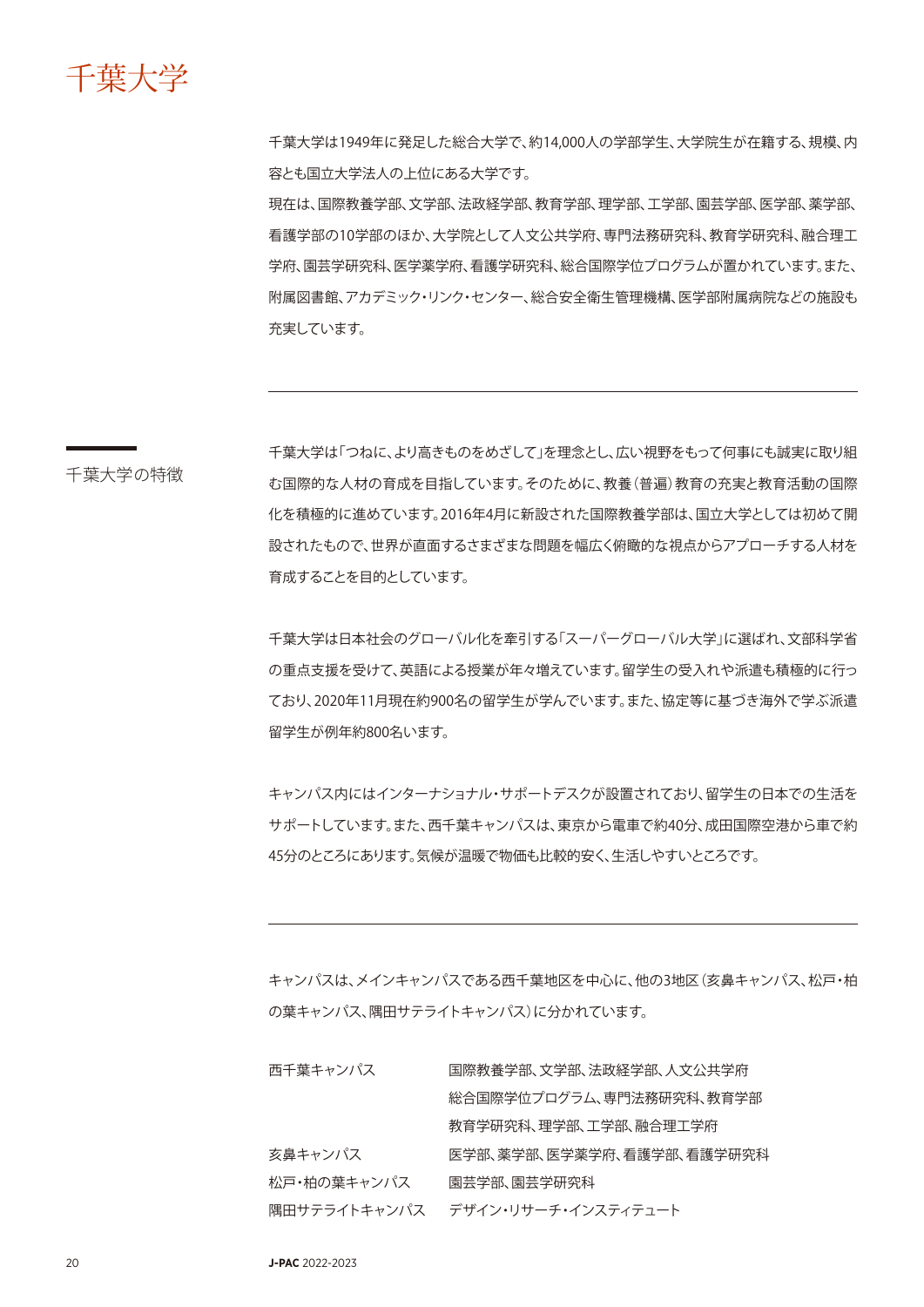# プログラムのねらいと特色

J-PAC(Japan Program at Chiba)は、千葉大学と大学間交流協定を締結している大学の学部学生の うち、日本文化・日本社会に関心を持つ者を対象として行われるプログラムです。大学院生は応募でき ません。

専門を問わず様々な学生を受け入れる「国際教養コース」と在籍大学で日本語、日本文化、日本研究 を専門とする学生を受け入れる「日本研究コース」があり、学生交流協定により授業料の免除が受け られます。

## **<留学期間>**

留学期間は、以下の3つの期間から選ぶことができます。

① 10月から翌年8月上旬までの4ターム

- ② 10月から翌年2月上旬までの2ターム(秋学期に相当)
- ③ 4月から8月上旬までの2ターム(春学期に相当)
	- ※ 原則として、留学期間の変更はできません。事前に在籍大学の教員・事務担当者等とよく相談の うえ留学期間を決定してください。
	- ※ タームについては27ページを参照してください。

1. ねらい

国際教養コース

**01**

本コースは、日本語の学習経験があり、日本文化・日本社会に興味を持つ学部学生を対象とするコー スです。文系の学生だけでなく理系の学生の参加も歓迎します。このコースでは、日本を題材としたリ ベラル・アーツ科目を多数提供しています。千葉大学の学生や様々な国から来る交換留学生との協働 学習を基本とし、日本に対する理解を深めると同時に、自国の文化や社会に対する新たな視点、グロ ーバルな問題に対する複眼的思考力、言語や行動様式の違いを乗り越えて問題を解決していく力を身 に付けることをねらいとしています。日本語を学習するだけの語学コースではありません。 応募条件は 30-31ページを参照してください。

2. 特色

4つの目標に沿って、授業が用意されており、各自の興味・関心に合わせて授業を選択することができ ます。

① 日本文化・日本社会に対する理解を深める。

- ② 千葉大学の特色ある授業に参加し、新しい知見を得る。
- ③ 千葉大学の学生との交流を通して異文化理解を促進する。
- ④ 日常生活や大学での学習に必要な日本語を習得する。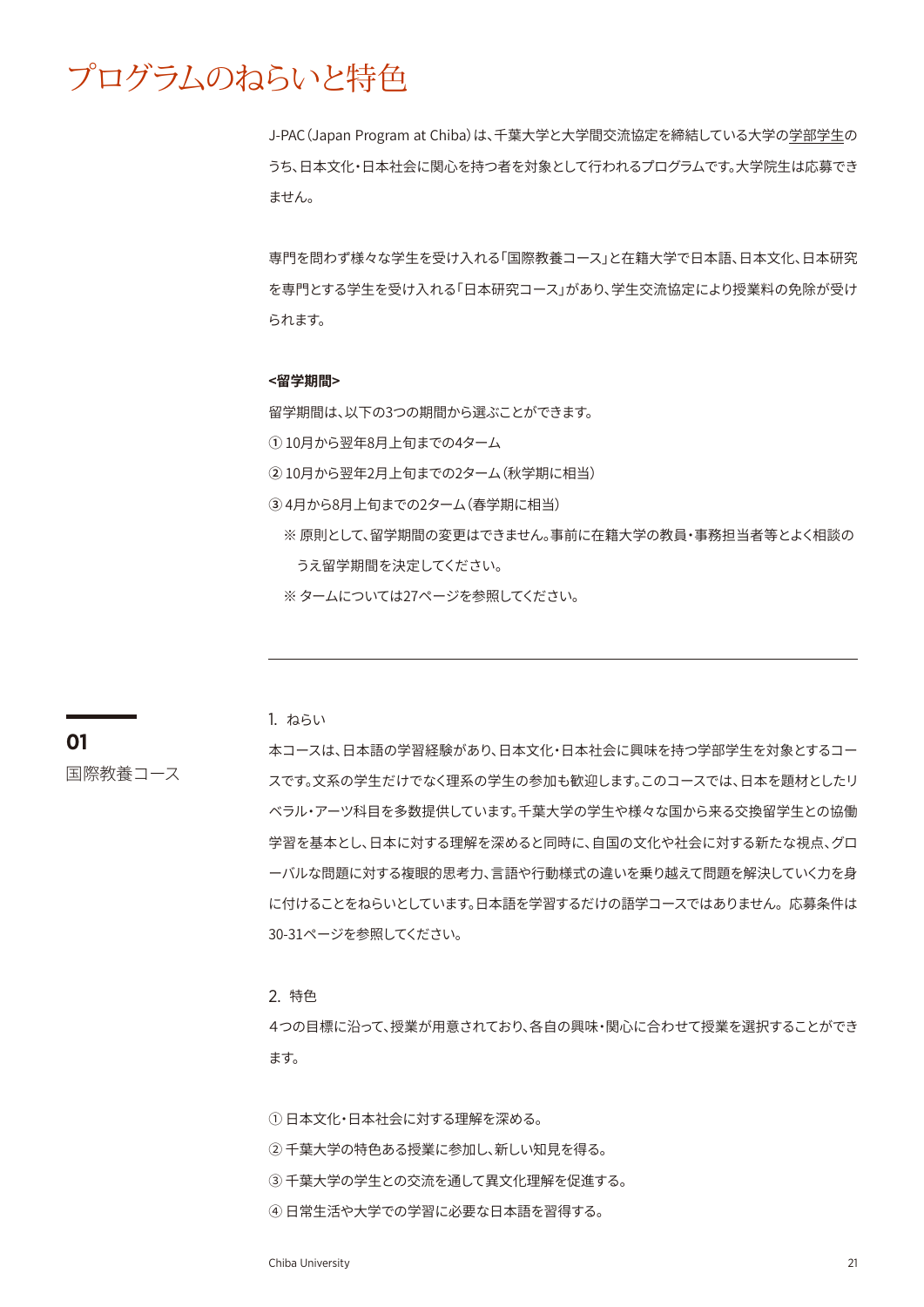参加者は、英語で学ぶ授業、英語と日本語の二言語で学ぶ授業、留学生向けに開講される授業、日本 語で行われる一般の授業の中から、自分の語学力に合った授業を選択することができます。また、アク ティブ・ラーニングを活用した授業を行っていることも特色の一つです。様々な形のグループワークを 通じて学生同士が協力して学び合い、学生自身が授業を作る役割を担います。



1. ねらい

**02** 日本研究コース 本コースは、在籍大学で日本語や日本研究を専攻する学部学生で、主に日本語で日本について学ぶ ことを目指す学生を対象とするコースです。外国語として学んできた日本語を実際に用いることで日 本語の特質をより深く理解すること、千葉大学の学生および異なる文化・言語を背景とする多様な留 学生との協働学習によって複眼的な視点から日本を捉えられるようになることを目指します。さらに、 本格的な日本研究を遂行するための基礎となる能力を習得することも目的としています。応募条件は 30-31ページを参照してください。

2. 特色

自分のレベルに合った日本語科目を受講しながら、日本研究の基礎となる科目を千葉大学の学部生 とともに受講することができます。各々の興味・関心や日本語能力に応じて、学部の専門科目の中から も授業を選ぶことができます。

各自が設定したテーマについて研究を行い、日本語で修了レポートを作成するプロジェクト「特別研究 (文系)A・B」や、国立歴史民俗博物館の展示案内シートを母国語で作成するプロジェクト「特別研究 (文系)C・D」など、プロジェクト型の科目の履修を通して、知識の習得に留まらない、能動的な学習 を経験することができます。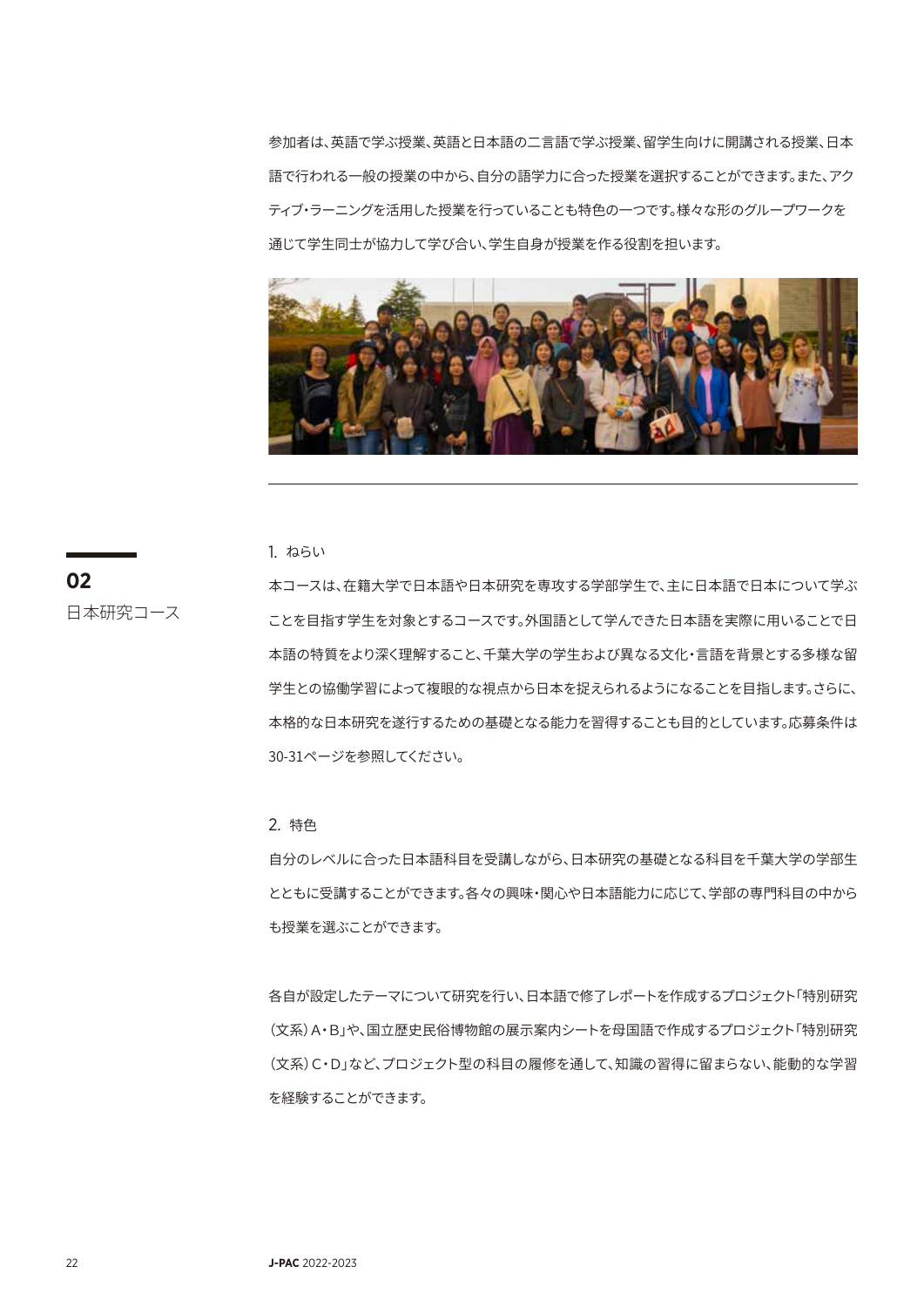ただし、日本語や日本研究、日本学を専攻する学生の中で、日本語で日本について学ぶのに十分な日本 語運用能力がない場合は、英語または英語・日本語の二言語で開講されるJapanese Studies(JS)の授 業を受講してください。

留学生が母国の文化を紹介する「ユニバーサル・フェスティバル」での発表や、近隣の小学校などでの子 どもたちとの交流を通じて、日本語で発信する力を養うとともに、幅広い人間関係の構築を目指します。

以下のフローチャートを確認しながら申し込むコースを決めてください。



- ※理工系の分野など専門の学習が主な目的の学生は、J-PACに参加せず、各学部の特別聴講学生として千葉大学 に留学することを勧めます。専門の学部に直接応募してください。ただし、学部によって要求される日本語能力・ 英語能力は異なります。
- ※学習計画書からJ-PACではなく各学部の特別聴講学生として入学することが適当と判断された場合は、在籍大 学に連絡します。



コースの選び方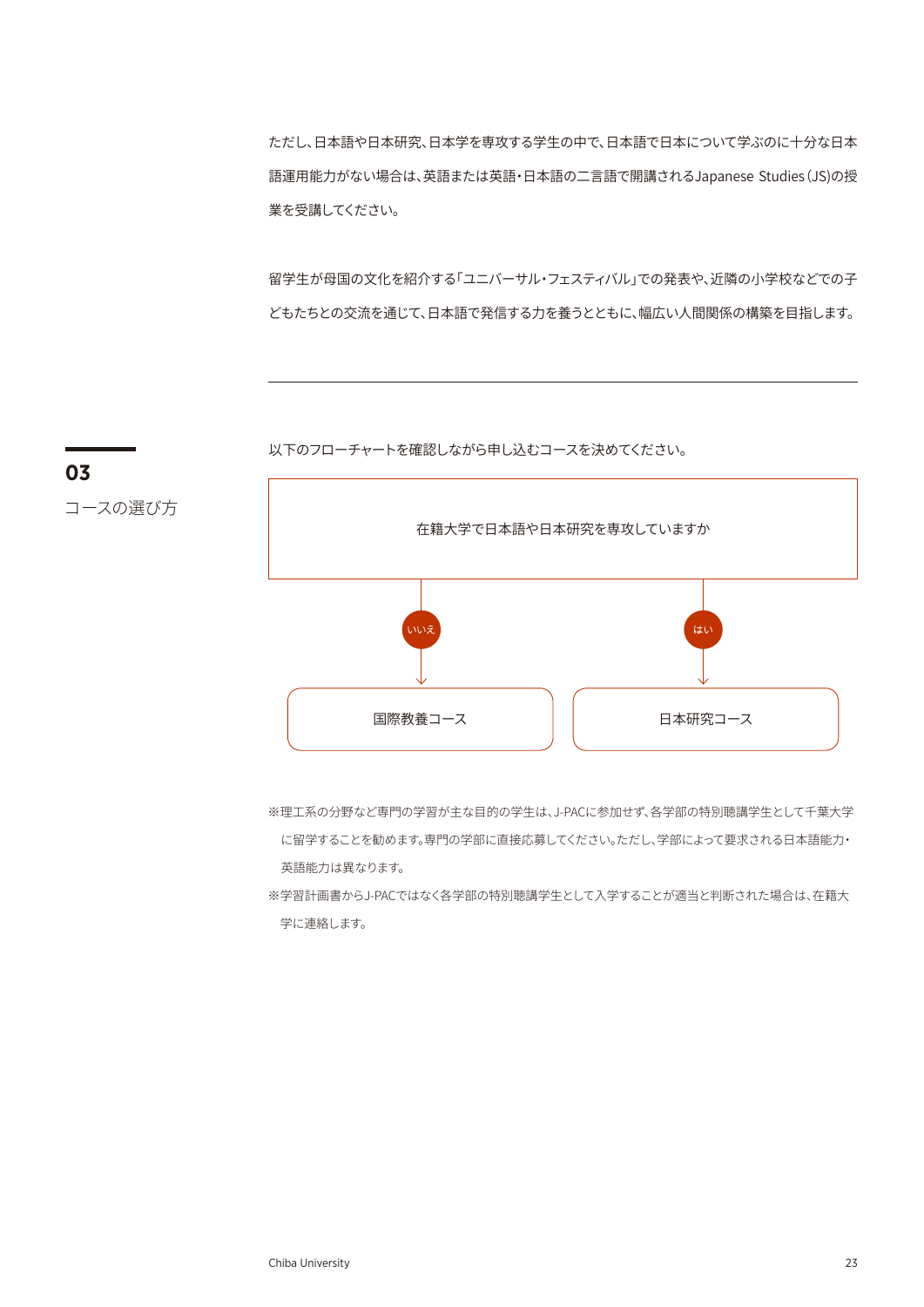J-PACの学生は原則として国際教養学部に所属します。国際教養学部は、グローバルスタディーズ、現 代日本学、総合科学の3つのメジャーがある学部です。詳しくは国際教養学部のホームページ(http:// www.las.chiba-u.jp/outline/index.html)を参照してください。ただし、本プログラムの参加者は、授 業担当教員の許可が得られれば、所属学部に関係なく、千葉大学の各学部で開講される専門科目を 受講することができます。

専門研究や単位互換などの手続きのため、国際教養学部以外の学部に所属したい場合は、学習計 画書に所属を希望する学部及びその理由、受講したい授業を記載してください。できるだけ希望に沿 えるように配慮します。



**05**

**04**

千葉大学における所属

修了要件・成績証明書

J-PACに参加する学生は、各タームに週6コマ以上の授業を受講し、連続する2つのターム(10月から2 月まで/4月から8月まで)にそれぞれ10単位以上修得しなければなりません。条件を満たした学生に は修了証が与えられます。

コース終了後、協定大学宛に千葉大学で履修した科目の成績証明書を送付します。学生個人に届くの は、8月までのコースに参加した場合は10月中旬、2月までのコースに参加した場合は4月中旬です。 帰国後、在籍大学で単位互換(認定)を行う予定の人は、来日前に在籍大学の担当者とよく打ち合わ せをしておいてください。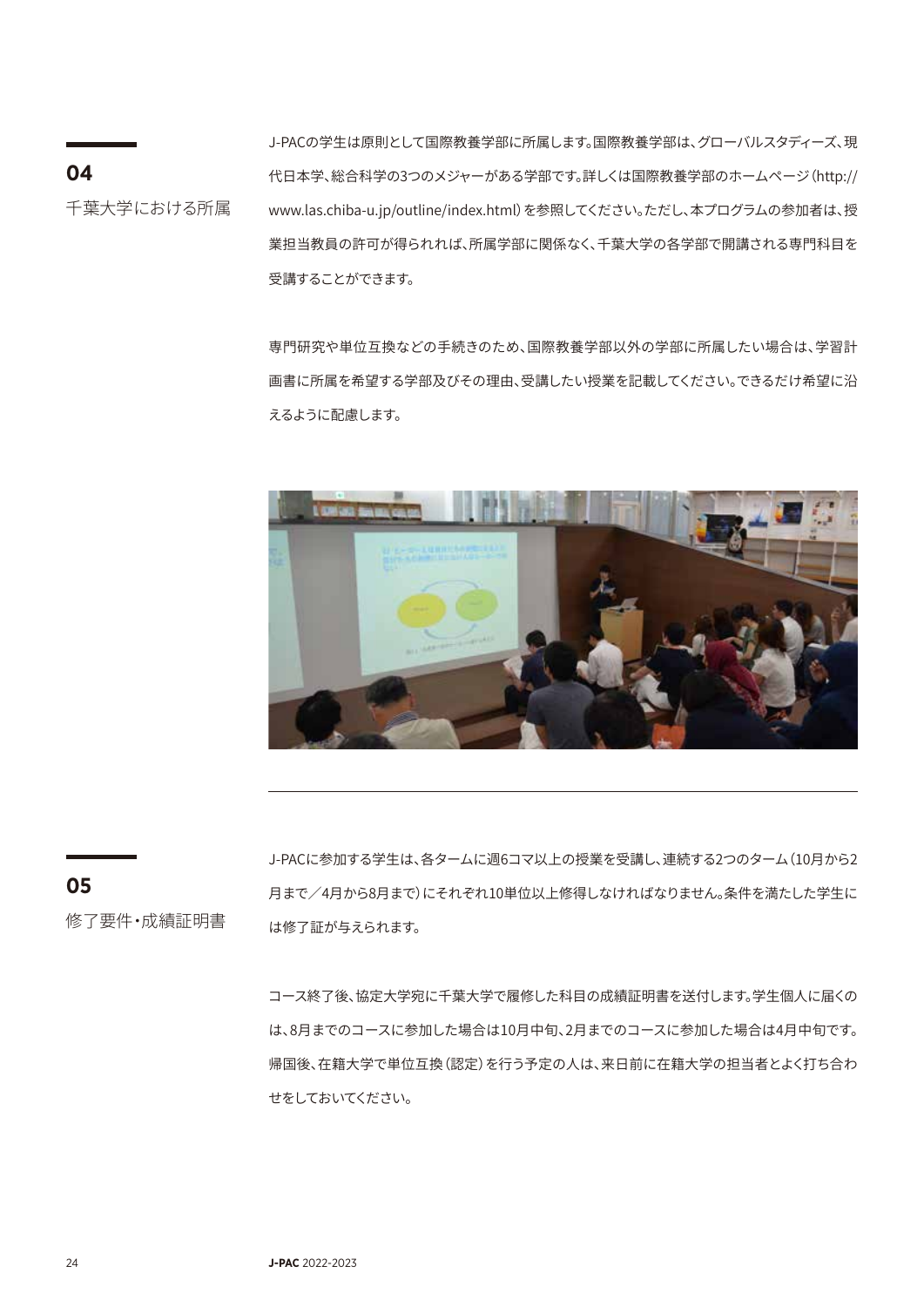

J-PACの学生は、以下の01から04の授業を中心に、各自の興味と語学力に合った科目を選択して受講 することができます。千葉大学では1回の授業は90分、1タームは8週です。

01、02に区分される科目のうち、\*印のある科目は国際教養学部で開講される専門科目です。印のない ものは「普遍教育科目」と呼ばれる教養科目で、さまざまな専門の千葉大学生とともに学ぶ授業です。 いずれの科目も日本の学生の視点や認識とのかかわりの中で学習を進めることができます。なお、日 本語力が千葉大学の日本語500番台以下の学生は、英語で学ぶ授業・日本語と英語の二言語で学ぶ 授業の中から各ターム1科目以上受講しなければなりません。

以下のリストにない科目でも、授業担当教員が認めれば受講できる教養科目、専門科目が多数あり ます。

# **01**

英語で学ぶ授業・英語と 日本語の二言語を使って 学ぶ授業

日本の文化や社会に対する理解を深める授業から先端科学のおもしろさを学ぶ授業まで、幅広い授 業が英語で提供されています。また、受講者の言語能力、文化的背景、予備知識を補い合うために二 言語(英語・日本語)を併用する授業も開講されています。

日本についての基礎知識を学ぶだけでなく、「日本」がどのように世界で表象されているか、そして人 々がどう「日本」を解釈しているか、批判的に考察する授業もあります。「クリティカル日本学」と呼ばれ るこれらの科目は、自らの体験、自らの文化と照らし合わせて日本を見つめ直すことによって、様々な 事象についての新しい視点、より深い気づきを得ることを目指す、ユニークな科目です。

| $T4 - 5$<br>10月 - 2月上旬開講予定科目                                                                                                                                                                                                                            | $T1 - 2$<br>4月 - 8月上旬開講予定科目                                                                                                                                        |
|---------------------------------------------------------------------------------------------------------------------------------------------------------------------------------------------------------------------------------------------------------|--------------------------------------------------------------------------------------------------------------------------------------------------------------------|
| 【英語で学ぶコース】<br>気候変動とその対応策1・2 (JS) / 都市生活と環境<br>1・2 (JS) / グローバルな視点からみた日本近代史<br>(JS) / グローバルな視点からみた日本の経済 (JS)<br>/比較的な視点から見た日本の企業 (JS) / 逸脱と<br>タブー (JS) / 総合科学としての火山学* / 環境変動<br>と自然災害* / 科学的思考法Ⅱ* / 社会運動から見<br>た日本と世界 / 文化と言語* / 日本社会と文化への<br>社会学的アプローチ | 【英語で学ぶコース】<br>現代日本政治論 一戦後レジームからの脱却 (JS) /<br>「日本研究」というフィールドのクリティーク (JS) / 日<br>本の事例を通じて学ぶサステナビリティ学 (JS) / 多言<br>語コミュニケーション (JS) / 科学的思考法 I * / 地球<br>史と地球誌* / 資源論* |
| 【英語と日本語の二言語で学ぶコース】<br>学校教育と公正性 (JS) / 異文化交流演習 (JS) / 日<br>本のポップカルチャーA・B / デザイン科学1・2 / 近<br>代世界システム論*                                                                                                                                                    | 【英語と日本語の二言語で学ぶコース】<br>宗教と社会 (JS) / アメリカ映画における日本 (JS) / 移<br>動とアイデンティティ論*                                                                                           |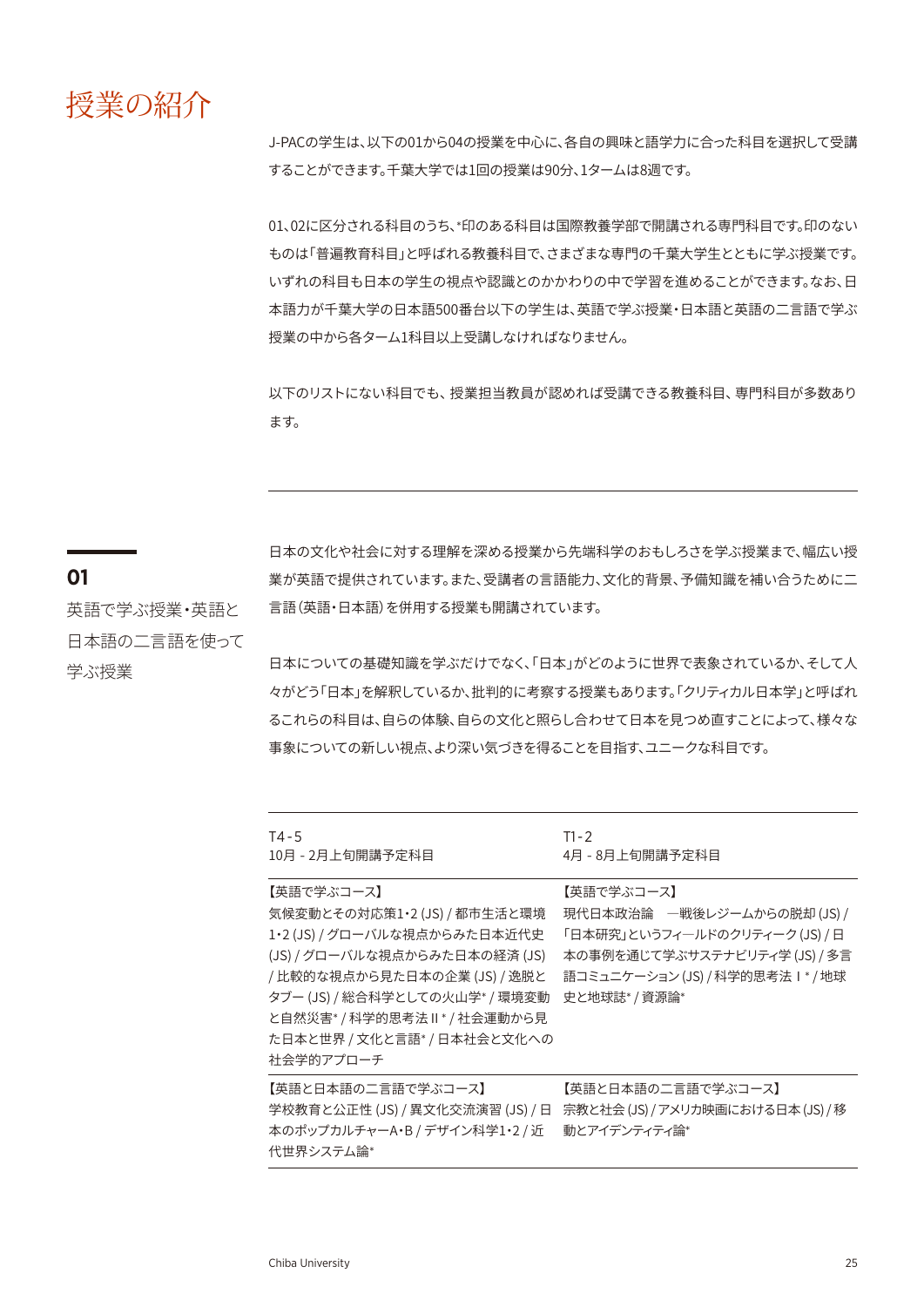| 02         | T4 - 5<br>10月 - 2月上旬開講予定科目    | $T1-2$<br>4月 - 8月上旬開講予定科目     |
|------------|-------------------------------|-------------------------------|
| 日本語で日本について |                               |                               |
|            | 日本アジア文化交流史A・B / 近代日中の文化と思     | 日本人の精神・伝統文化を示すキーワードA・B/日      |
| 学ぶ授業       | 想を考える1・2 / 中日翻訳 / 年少者の日本語 / 日 | 本イメージの交錯A・B / 近代日本社会とアジア留     |
|            | 本の食文化* / 現代言語社会論* / 多文化共生教育   | 学生たち / 日本の言語文化* / 多文化接触論* / 医 |
|            | 論* / 国際人権論* / NGO・NPO論*       | 療と文化* /現代社会と民俗* / 移民論*        |

# **03**

ш,

J-PAC生向けの 研究・実習を行う授業

| T4-5                                 | $T1-2$                                                                       |
|--------------------------------------|------------------------------------------------------------------------------|
| 10月 - 2月上旬開講予定科目                     | 4月 - 8月上旬開講予定科目                                                              |
| 特別研究(文系)A / 特別研究(理系)A<br>特別研究 (文系) C | 特別研究(文系)B / 特別研究(理系)B<br>特別研究(文系)D / 特別研究(文系)E<br>言語文化交流演習<br>交換留学生プロジェクトワーク |

※特別研究(文系)A~D、言語文化交流演習は受講できる人数に制限があります。

| 04           | 目標                           | レベル |        | 開講予定科目                                                                          |
|--------------|------------------------------|-----|--------|---------------------------------------------------------------------------------|
| 日常生活や大学での    | 日本語で研究<br>活動を行うための<br>高度な日本語 | 上級  | 日本語800 | T4-5 レポートの書き方、文章読解、口頭表現<br>T1-2 発表資料作成、レポートの書き方、<br>文章読解、口頭表現、統合型               |
| 学習に必要な日本語を   | 能力を養う                        |     |        |                                                                                 |
| 学ぶ授業<br>基礎的な |                              |     | 日本語700 | T4-5 レポートの書き方、文章読解、口頭表現、<br>文法詳解、統合型<br>T1−2 発表資料作成、レポートの書き方、文章読解、<br>口頭表現、文法詳解 |
|              |                              | 中級  | 日本語600 | 文法、統合型                                                                          |
|              |                              |     | 日本語500 | T4-5 総合、口頭表現、文章表現、漢字、文法<br>T1-2 総合、口頭表現、文章表現、文法                                 |
|              |                              |     | 日本語400 |                                                                                 |
|              | 日本語能力を養う                     | 初中級 | 日本語300 | 文法                                                                              |
|              |                              | 初級  | 日本語200 | T4-5, T1-2 総合、口頭表現、文章表現、漢字                                                      |
|              |                              |     | 日本語100 | T4-5 総合、口頭表現、漢字<br>T1-2 総合、口頭表現、漢字                                              |

※JSはJapanese Studies の略称です。

※開講科目は予告なく変更される場合があります。

※国際教養学部の専門科目については、追って最新版のコースリストを送付します。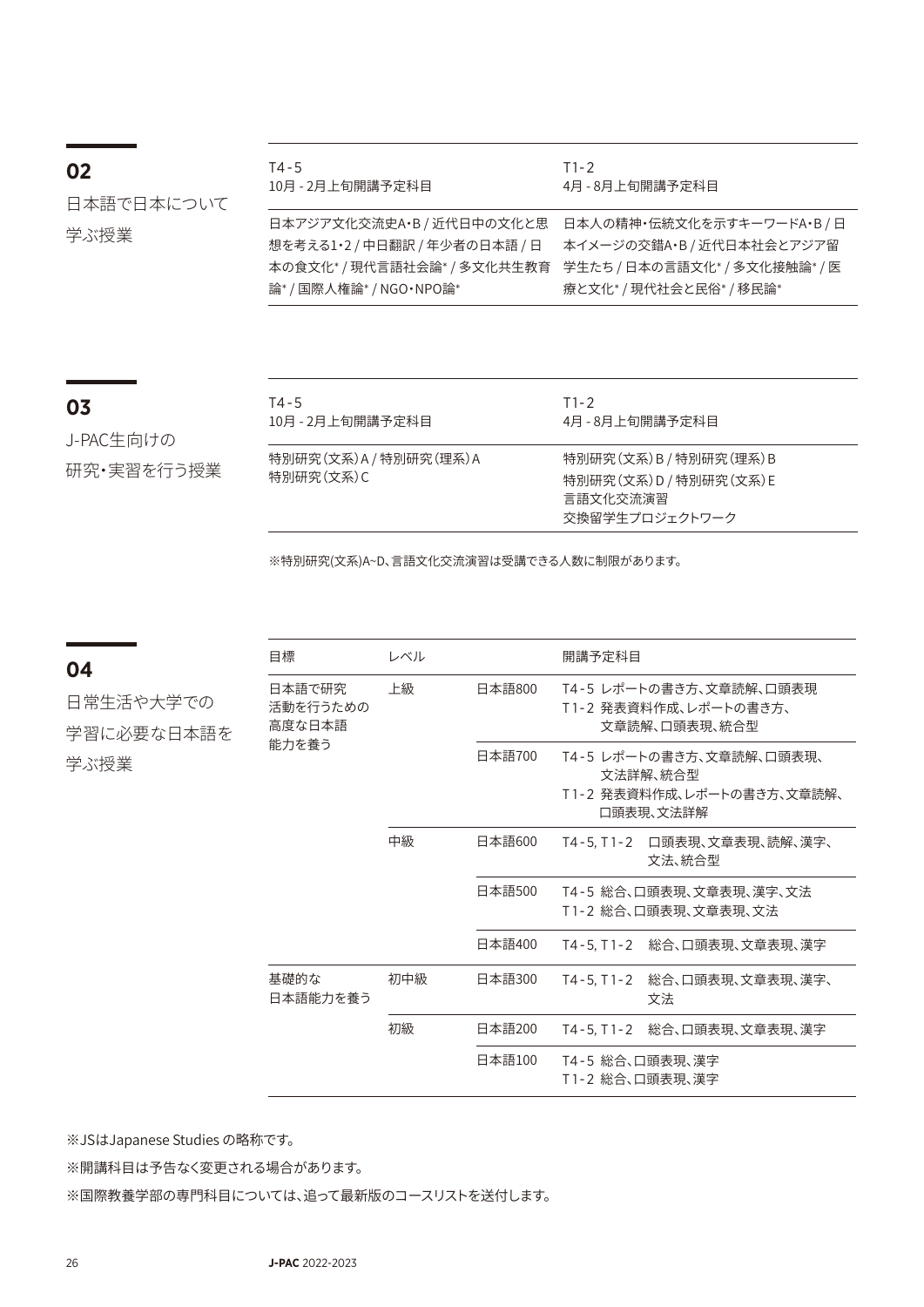# 千葉大学での学生生活

|             | 9月下旬               | オリエンテーション             |
|-------------|--------------------|-----------------------|
| 秋学期         | 10月                | 第4ターム(秋学期前半)授業開始・履修登録 |
| 第4ターム・第5ターム | 11月上旬              | 大学祭                   |
|             | 12月上旬              | 第5ターム(秋学期後半)授業開始      |
|             | $12$ 月下旬 ~ $1$ 月上旬 | 冬休み                   |
|             | 2月上旬               | 春休み/帰国                |
|             |                    |                       |
|             | 4月上旬               | オリエンテーション             |
| 春学期         | 4月                 | 第1ターム(春学期前半)授業開始・履修登録 |
| 第1ターム・第2ターム | 6月上旬               | 第2ターム(春学期後半)授業開始      |
|             | 8月上旬               | 帰国                    |

・ J-PAC生は、授業開始前の定められた日に渡日してください。 到着後の数日間はオリエンテーション を実施します。

日本文化 体験プログラム 千葉大学では留学生が学内外の人々と交流し、親睦を深める機会として、日帰りで日本の家庭を訪問 するホームビジット、浴衣の着付けや折り紙などの体験プログラムを実施しています。また、千葉県内 のバス旅行、国立劇場での歌舞伎鑑賞教室への参加なども予定しています。

※日本文化体験プログラムは、新型コロナウイルスの感染状況により変更される場合があります。

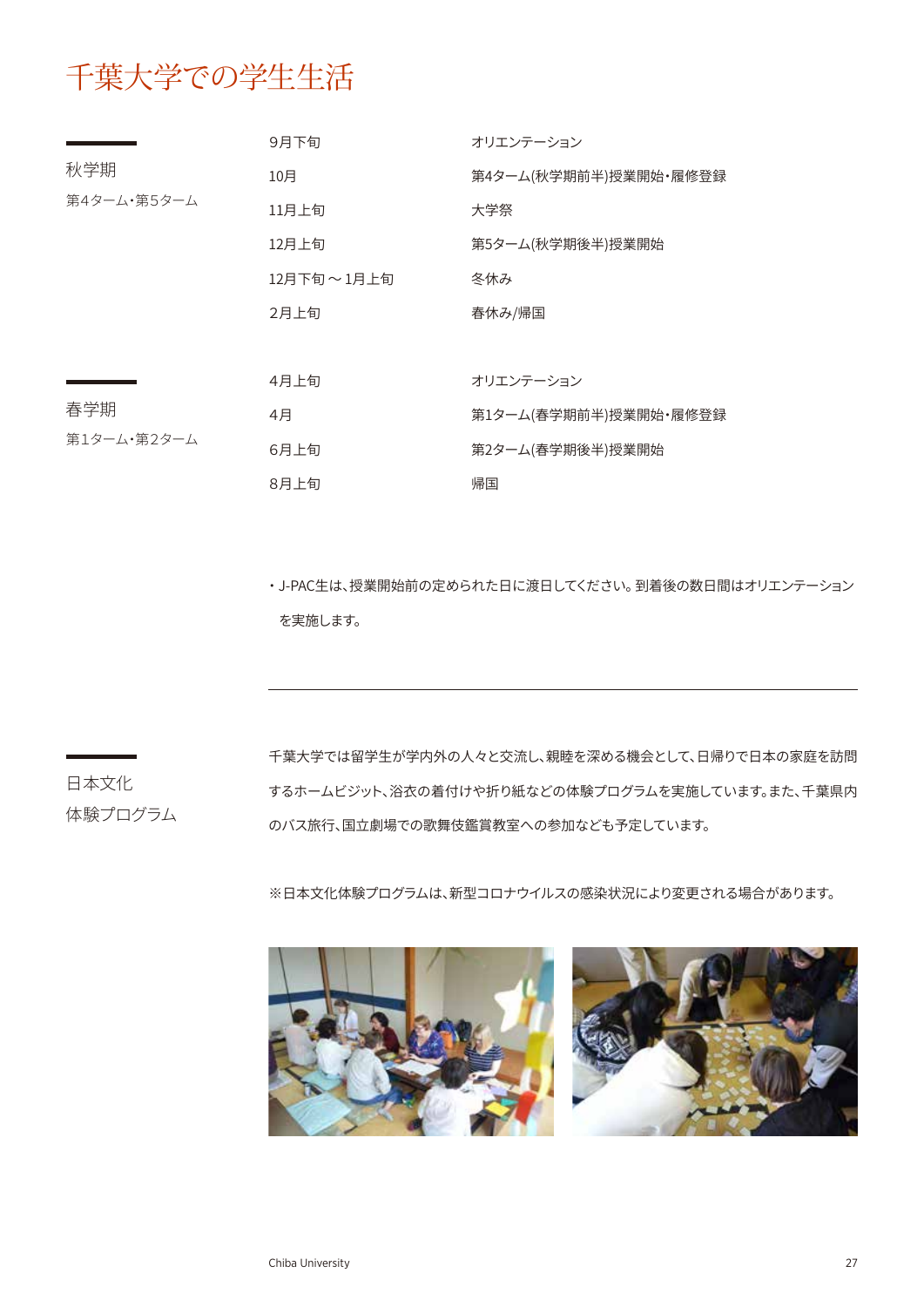チューター制度

J-PAC生一人一人に千葉大学の学生をチューターとして紹介します。千葉大学での最初の友人として つき合い、日常生活や大学生活でわからないことがあったら遠慮なく質問してください。

日本語支援室

日本語の授業が行われる国際教育センターの建物内には留学生が気軽に利用できる日本語支援室 があり、日本語の教材やパソコンを自由に使うことができます。この部屋には留学生の日本語の勉強 や日常生活をサポートする大学院生のチューターが在室しています。



LEXプログラム

LEX(LanguageExchange)プログラムは、週1回パートナーと会って、お互いの言語や文化を教え合う プログラムです。定期的に同じ言語を学ぶ仲間との交流会もあるので、幅広く千葉大学の学生と知り 合うきっかけになります。

イングリッシュ・ハウス

キャンパス内にあり、気軽に楽しみながら英語が学べる場所として、国や学部を越えた学生が利用 しています。

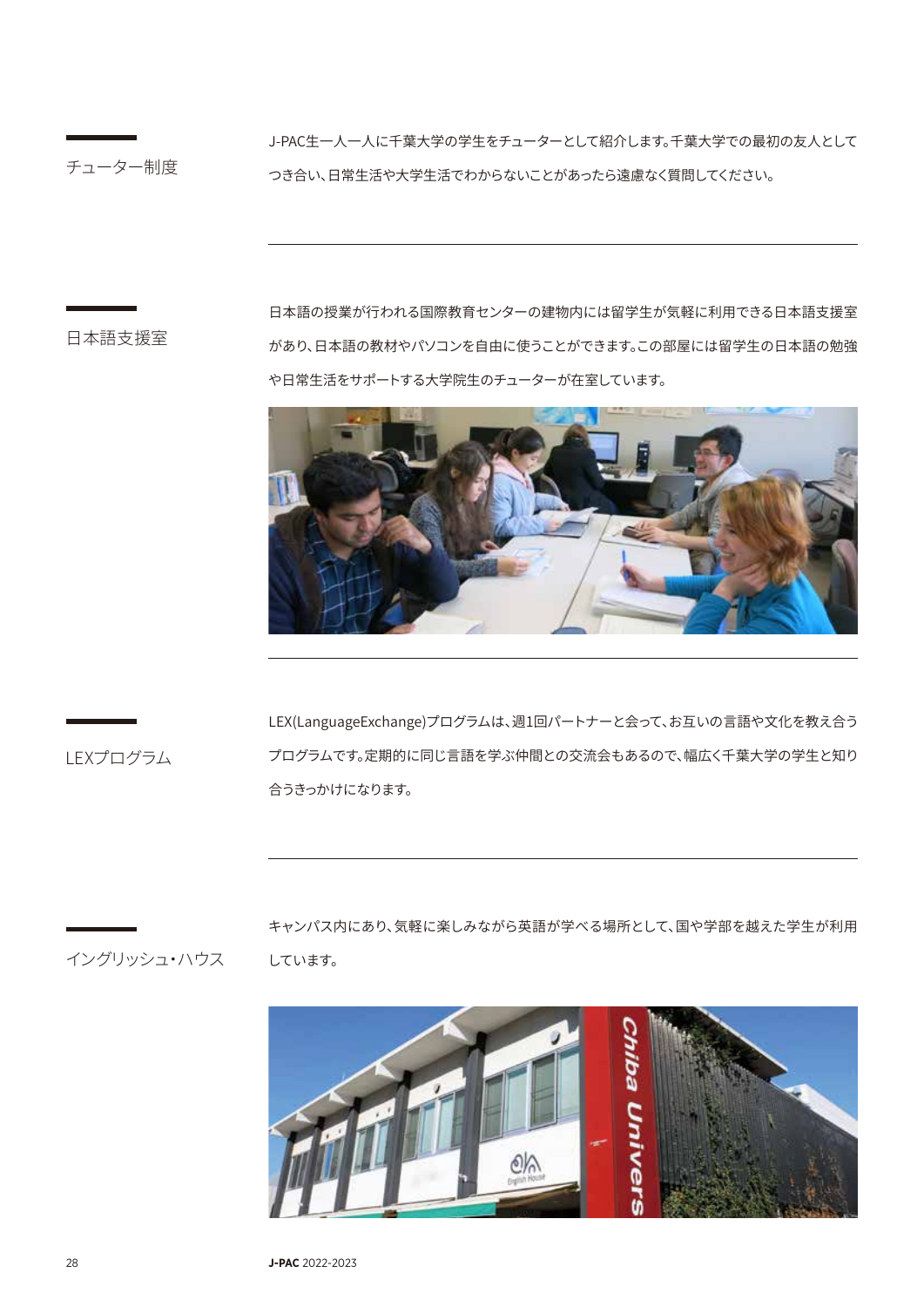J-PACの学生は、大学から電車で一駅の稲毛にある千葉大学国際交流会館など、千葉大学が用意す る施設に住むことができます。滞在できるのは授業期間が終わるまで(2月上旬/8月上旬)で、プログ ラム終了後はすみやかに施設から出て、帰国しなければなりません。インターンシップ等を理由に、引 き続き寮に住むことはできません。

国際交流会館シングル・ルームにはベッド、机、ミニ・キッチン、シャワーとトイレがあります。家賃は月 額19,000円です。さらに、入居の際に入館費として15,000円を支払う必要があります。家賃及び入館 費は変更の可能性があります。

【国際交流会館】

http://www.chiba-u.ac.jp/global/outline/files/outlineCUIH\_JP20150601.pdf

シングル・ルームには数の限りがあるので一部の学生は千葉大学薫風寮(ルームシェア)やそれ以外 の大学が用意する施設等に住んだり、国際交流会館でルームシェアとなる可能性があります。住居が 国際交流会館のシングル・ルーム以外に決定した場合、別途在籍大学に連絡します。 【薫風寮】

http://www.chiba-u.ac.jp/campus-life/payment/files/kunpugaiyo.pdf http://www.chiba-u.ac.jp/campus-life/02\_kunnpuu\_tebiki.pdf

日本での生活費

食費、電気料金、電話代、寮費などの生活費として毎月約8万円が必要です。その他にテキスト代や旅 行など余暇に使うお金も必要です。プログラム応募者は、留学期間中の資金計画を立てて申し込むよ うにしてください。

なお、千葉大学では、原則的に短期留学生の日本でのアルバイトを認めていません。これは、短期留学 生のみなさんに勉学に専念していただくためです。やむを得ない事情がある場合に限り、入学後2ター ム目からは認めることがあります。

保険

学生は、国民健康保険(毎月1,600円程度)のほかに千葉大学の用意する学生教育研究災害障害保険 (学研災)(年額1,000円程度)および外国人留学生向け学研災付帯学生生活総合保険(インバウンド付 帯学総)(年額1,860円程度)に入らなければなりません。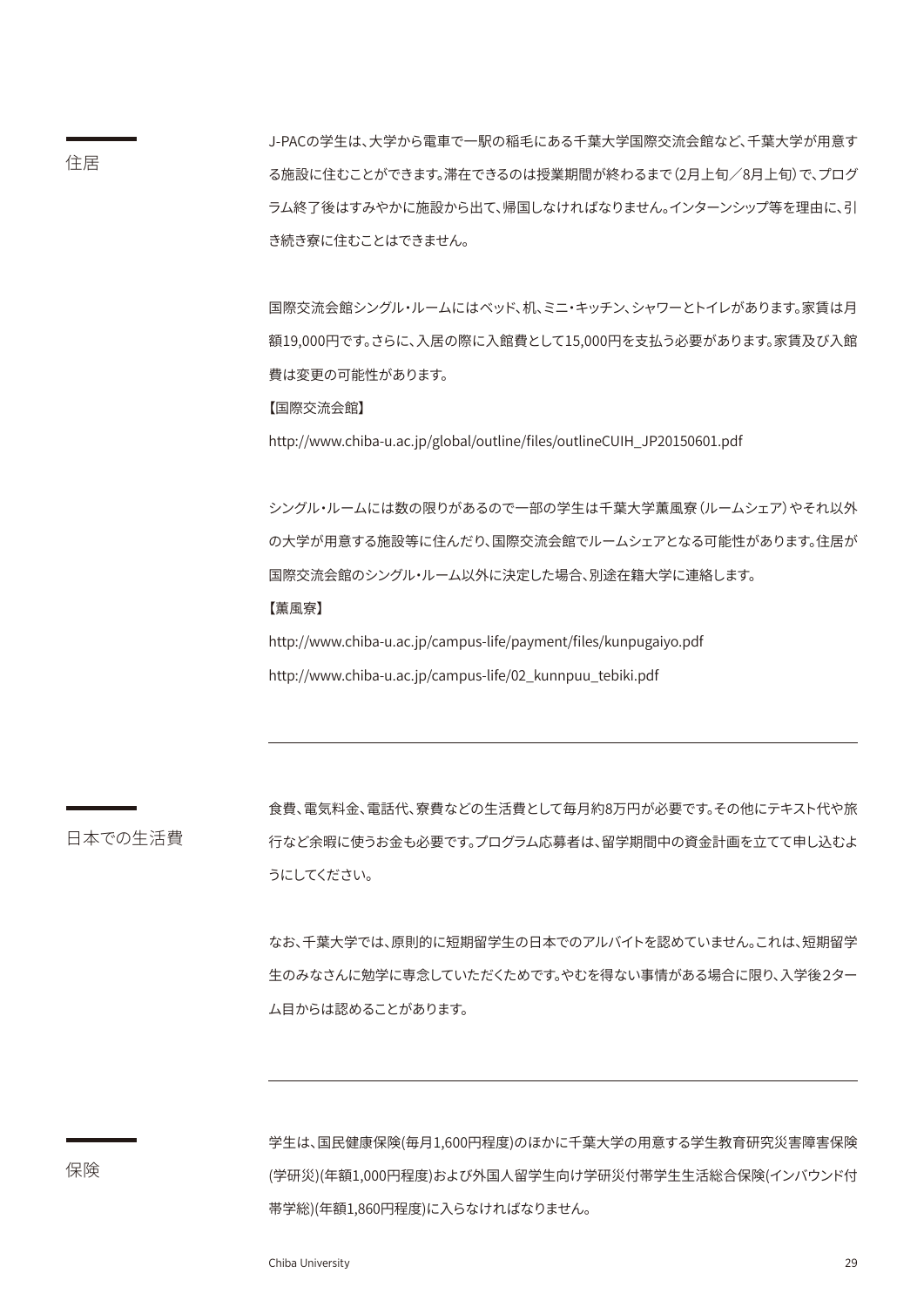奨学金

日本学生支援機構 (JASSO)海外留学支援 制度(協定受入)

J-PACが独立行政法人日本学生支援機構(JASSO)の「海外留学支援制度(協定受入)」の支援対象と なった場合、千葉大学では数名を奨学金対象者として推薦します。

### **〈奨学金月額〉**

8万円 ※奨学金月額は変更の可能性があります。

### **〈選考〉**

「千葉大学短期交換留学プログラム申請書」で「JASSO奨学金を希望する」を選択した学生を対象に 選考を行います。対象者は10月入学者のみです。4月入学者は申請することができません。また、日本 国籍保有者は申請することができません。JASSOの奨学金を受けられるのは一部の学生に限られま す。J-PACに受入れられることになっても奨学金が自動的に付与されるわけではないので、注意してく ださい。

### **〈結果通知〉**

奨学金に採用された場合のみ、6月末頃在籍大学の交換 留学担当部署に通知します。この時期までに連絡がない 場合、奨学金の支給はありません。



応募条件

国際教養コース

- ˙千葉大学と学生交流に関する大学間交流協定を締結している大学に在籍する学部学生であること。ただし、 日本語、日本研究または日本学を専攻する学生を除く。
- ˙応募時に2年生以上であること
- ˙留学期間終了後、母国または在籍大学所在国へ帰国すること
- ˙下記の①または②の語学力を満たしていること
- ①英語による授業を受けられるレベルの十分な英語運用能力(CEFR B2/TOEFLiBT72/IELTS5.5以上)を 有し、日本語を50時間以上学習していること。
- ②日本語による授業を受けられるレベルの十分な日本語運用能力(日本語能力試験JLPT N2合格以上) を有していること。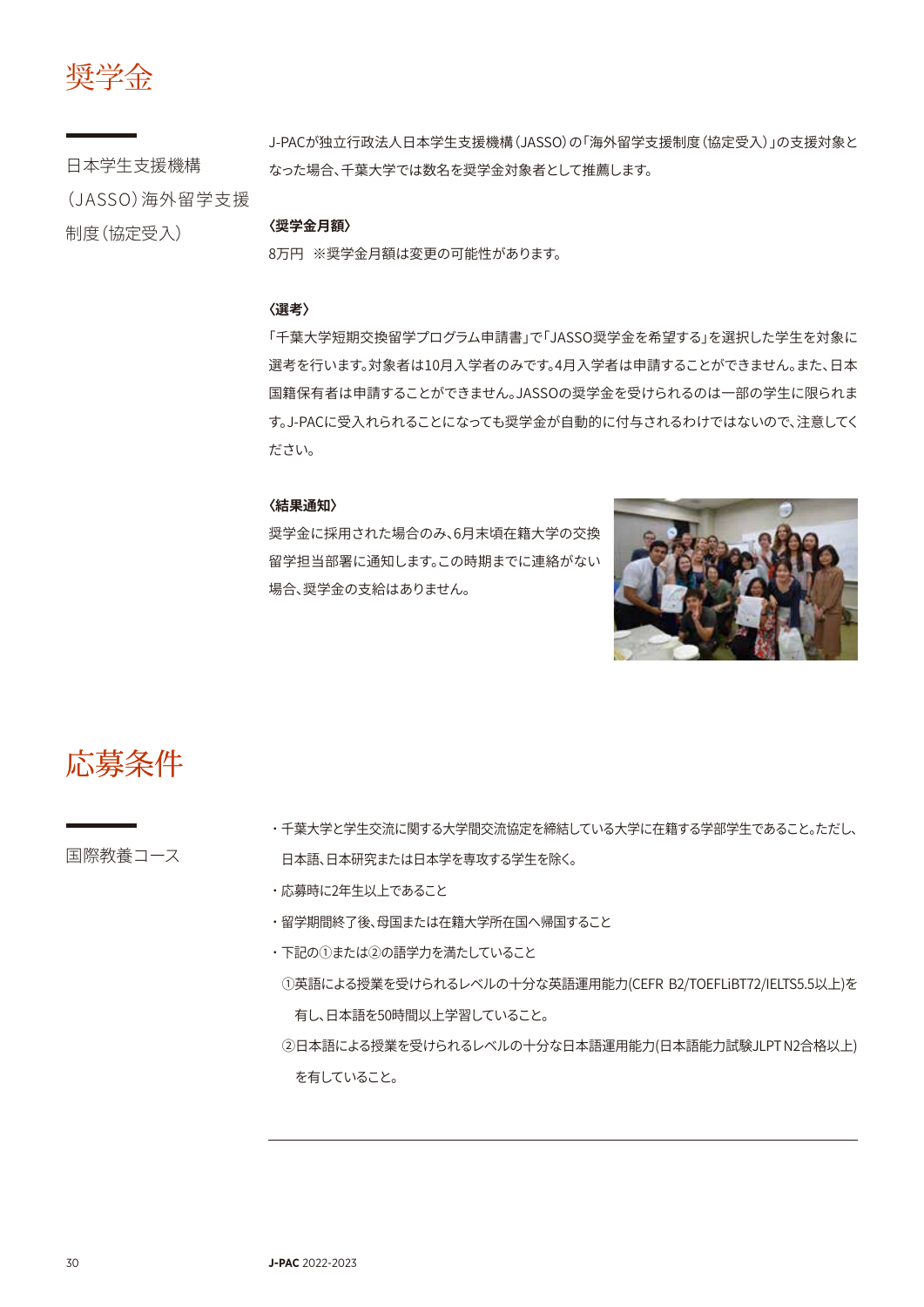# 日本研究コース

- ˙千葉大学と学生交流に関する大学間交流協定を締結している大学に在籍する学部学生であること
- ˙在籍大学で日本語、日本研究または日本学を専攻していること
- ˙応募時に2年生以上であること
- ˙留学期間終了後、母国または在籍大学所在国へ帰国すること
- ˙下記の①または②の語学力を満たしていること
	- ①日本語による授業を受けられるレベルの十分な日本語運用能力(日本語能力試験JLPT N2合格 以上)を有していること。
	- ②英語による授業を受けられるレベルの十分な英語運用能力(CEFR B2/TOEFLiBT72/IELTS5.5以 上)を有し、日本語を50時間以上学習していること。

# 応募の手順

# **〈応募方法〉**

J-PACに応募する学生はすべての応募書類を在籍大学の交換留学担当部署に提出し、担当部署を通 じて申請してください。

### **〈提出書類〉**

下記の書類を1部ずつ提出してください。

- (a) J-PAC申請書(所定様式)
- (b) 学習計画書(所定様式)
- (c) 推薦状(所定様式) 1通
	- ˙応募者を1年以上知っている教員が作成すること。
	- ˙日本語能力証明書を作成する教員とは別の教員が作成することが望ましい。
- (d) 言語運用能力を証明するもの
	- 1.日本語教員による日本語能力証明書(所定様式)

日本語レベルに関わらず、在籍大学またはその他教育機関で日本語を学習したことがある方 は、提出してください。推薦状を作成する教員とは別の教員が作成することが望ましい。

2.下記のフローチャートを確認しながら必要な書類を提出してください。

(1)英語について(2)日本語についてのどちらか一方で語学条件を満たす書類があれば問題あ りません。

- (e) 在籍大学の成績証明書
- (f) パスポートの写真ページのコピー
- (g) 写真
	- ˙正面・無帽・無背景であること
	- ˙3か月以内に撮影されたものであること
	- ˙J-PAC申請書に添付すること